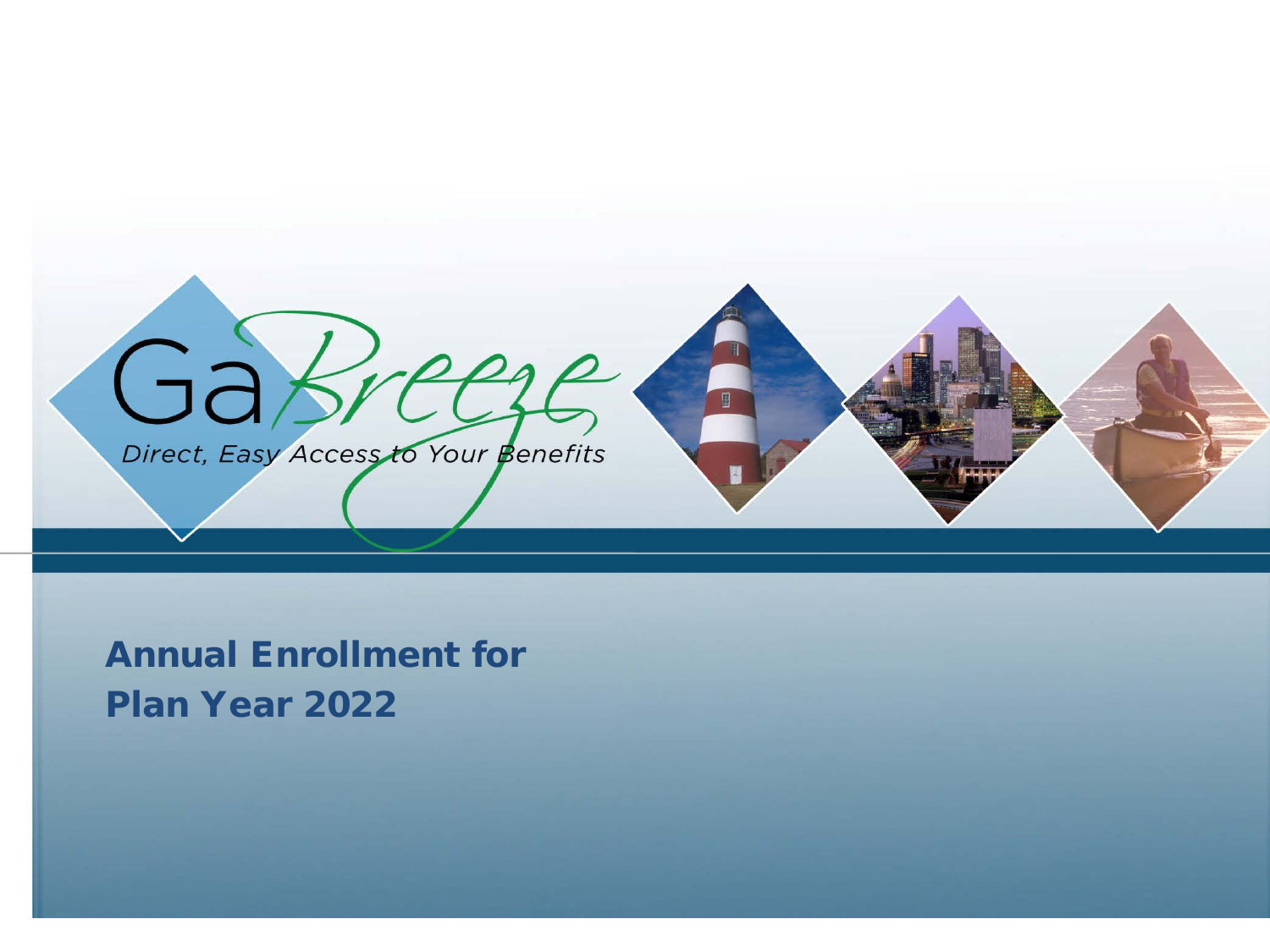

#### **www.gabreeze.ga.gov**

## **2022 Annual Enrollment Georgia Breeze Website:**

**Opens: Monday, October 18th 12:00AM**

**Closes: Friday, November 5th 11:59PM** 





Help

All fields are required, unless they are noted as optional.

User ID

Password<sup>1</sup>



**\* Benefits elected are effective January 1, 2022**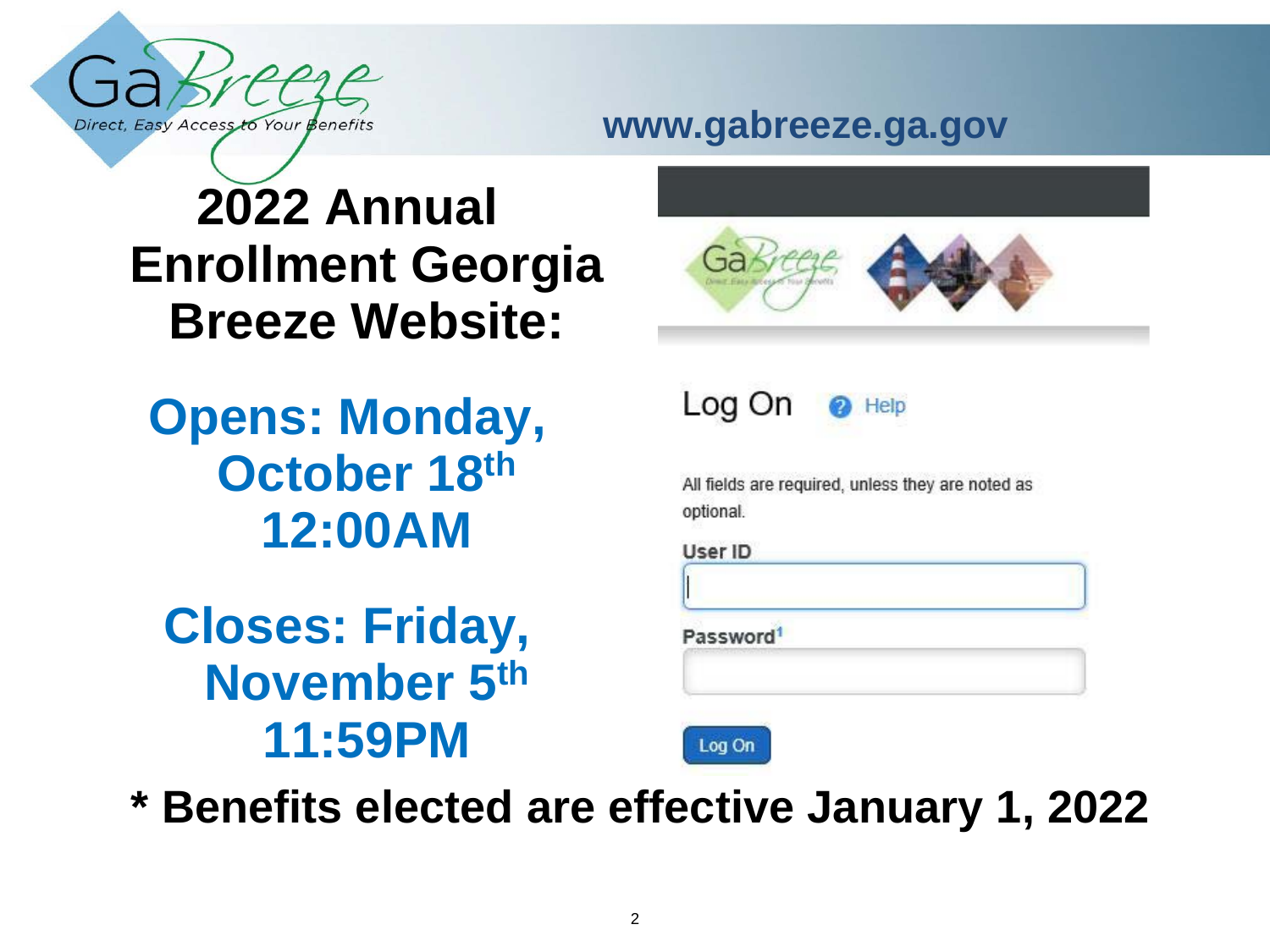

**Flexible Benefits Enrollment thru Georgia Breeze**

#### **Annual Enrollment**

- Visit [www.gabreeze.ga.gov](http://www.gabreeze.ga.gov/) to enroll in your benefits today!
- For assistance, contact Georgia Breeze at 1-877-342-7339 Available 8:00 AM – 5:00PM, Monday-Friday.

#### **Print your confirmation page!**

- You may change your elections as many times as you wish during open enrollment.
- $-$  The choices remaining in the system on November  $6<sup>th</sup>$  will be yours for 2022!
- If you complete your enrollment via telephone with a Georgia Breeze associate, document the confirmation number received from the agent.
- If you do not login, all benefits from 2021 will rollover, **except for the Flexible** *Spending Account.*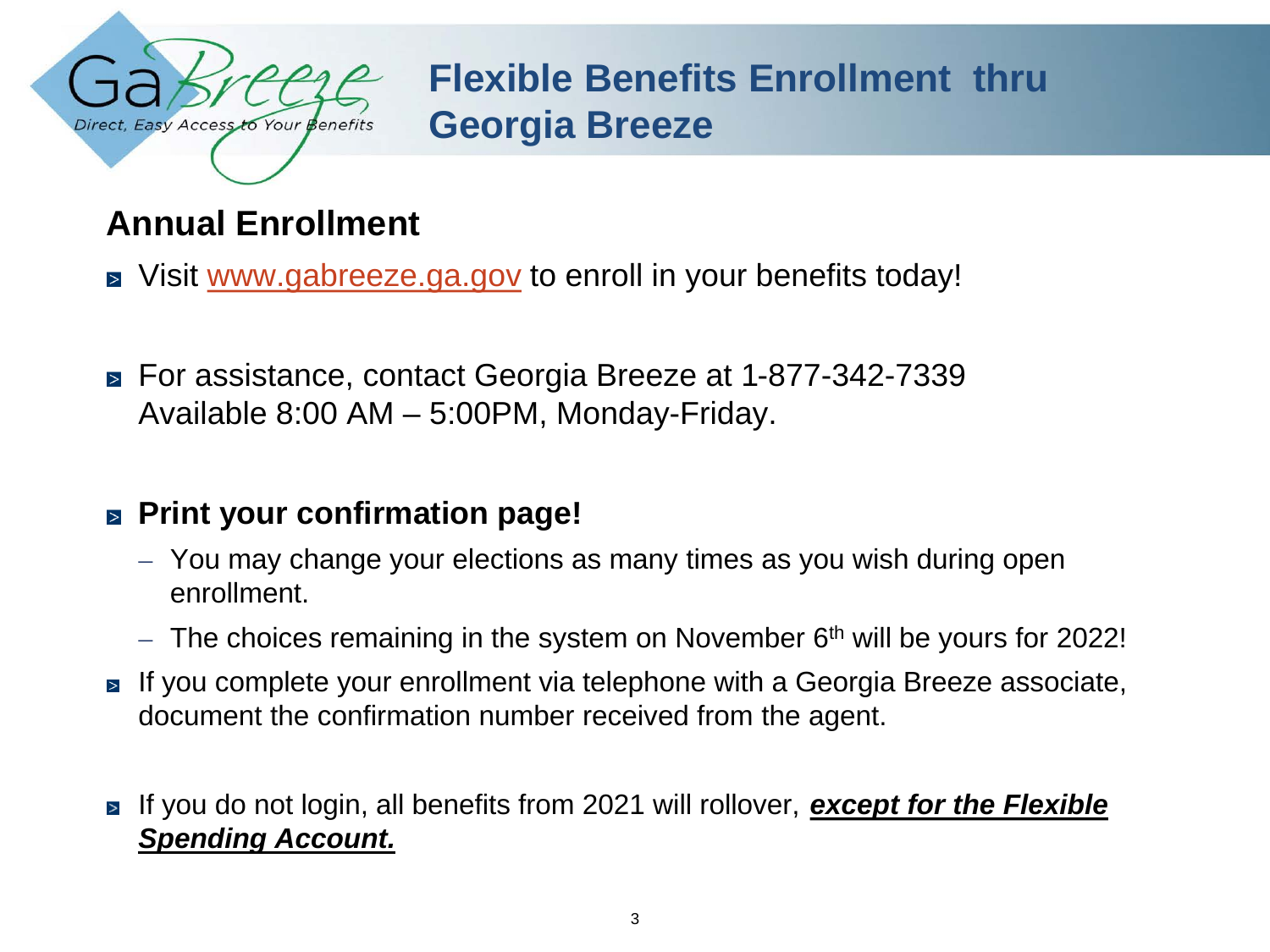

## Summary of Plan Changes for 2022

- Cigna Dental premium increase 1%
- No more Delta Dental waiting periods!
	- All levels of dental service will be available to new members the first day of coverage.
- Met Life One Up is back!
	- Increase one level of coverage with no underwriting required.
- Unum Long Term Care premium increase 12% (Again in 2022)
	- Unum will be contacting impacted members directly regarding the increase.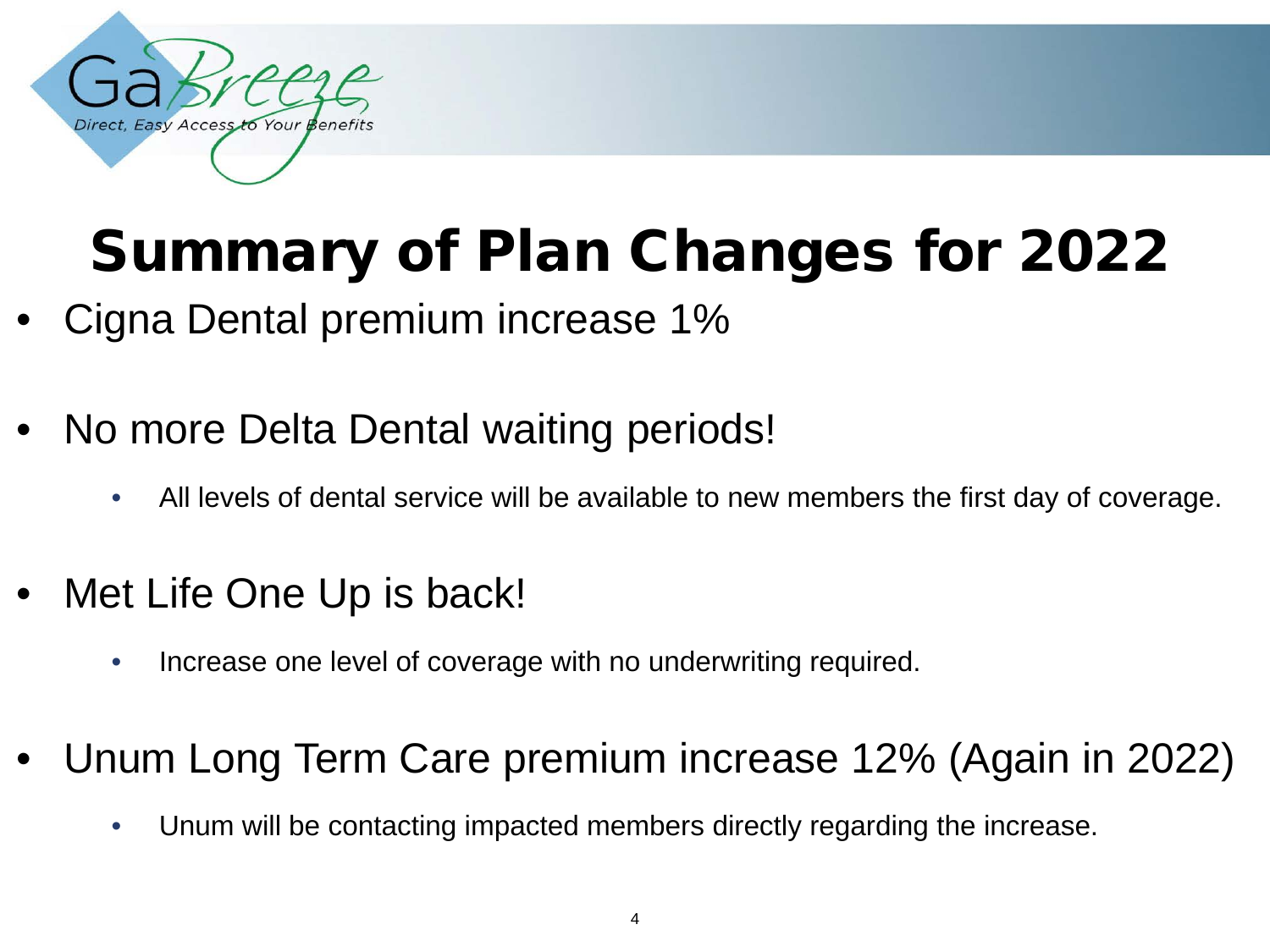

#### **Cigna Pre-Paid Dental/HMO**

- Cigna Dental is a DHMO Plan, in-network coverage only.
- Limited providers in Savannah area.
- No waiting period for covered services, no annual maximum benefits.
- You pay only the plan's charge for each service. Refer to patient charge schedule for covered services.

| <b>Cigna DHMO Rates</b> |         |  |  |
|-------------------------|---------|--|--|
| You                     | \$21.95 |  |  |
| You $+$<br>Spouse       | \$39.98 |  |  |
| You +<br>Child(ren)     | \$49.57 |  |  |
| Family                  | \$59.13 |  |  |

**ABOUT CIGNA** 

## **WE'RE YOUR PARTNER IN HEALTH**

See the difference our team can make

February 2010 5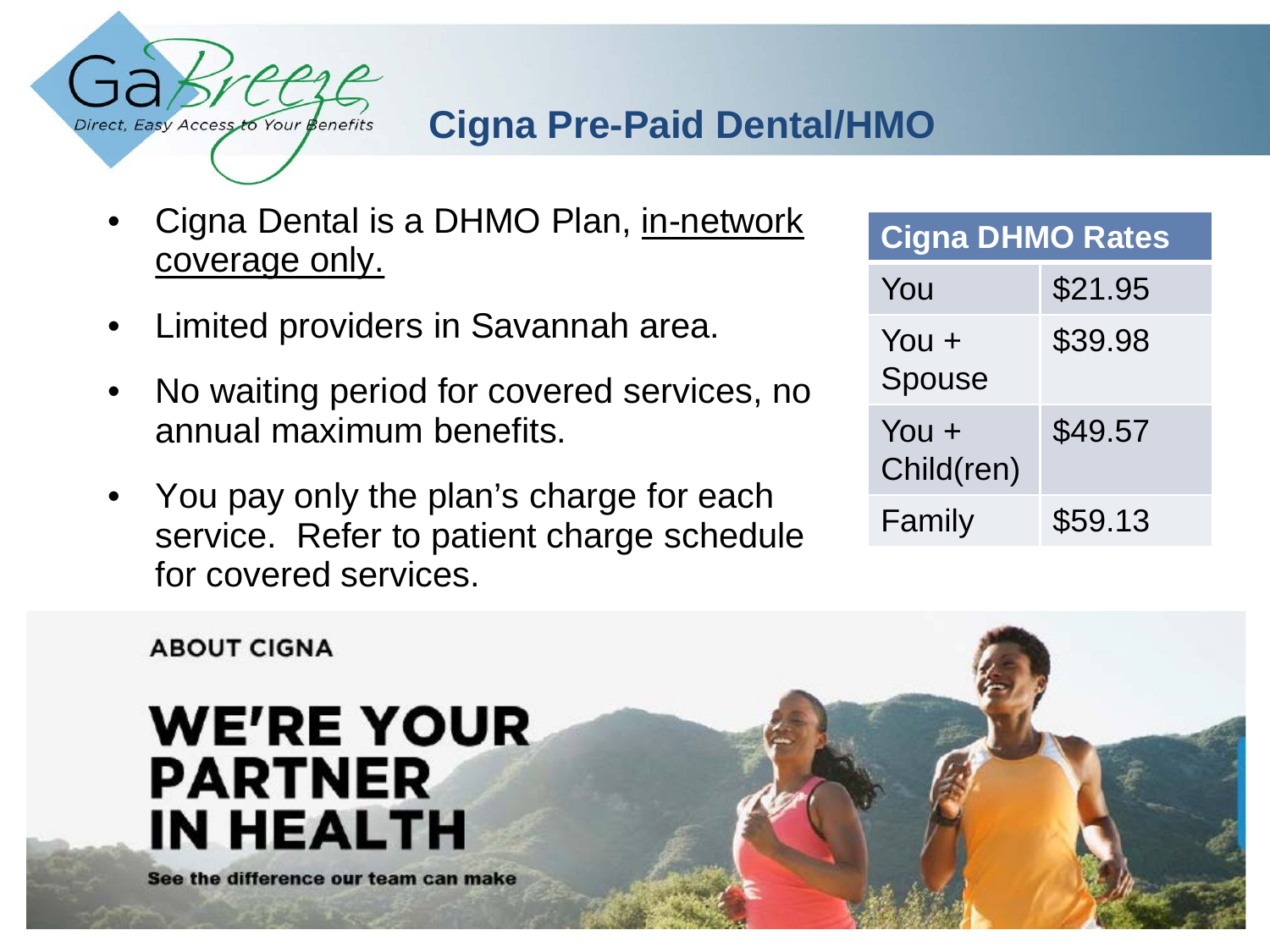

#### **Delta Dental Select Plan**

- \$50 deductible per person/\$150 family deductible per calendar year. (Both in-network and out-of-network)
- \$500 maximum coverage/person each calendar year.
- 100% Coverage for diagnostic/preventive services. (Cleanings, xrays, etc.)
- 80% Coverage for basic services (fillings, extractions, sealant), Endodontics (root canals), Periodontics (gum treatments), and Oral Surgery.
- 50% Coverage for major services (crowns, inlays, restorations, bridges, dentures, TMJ, surgical periodontics.)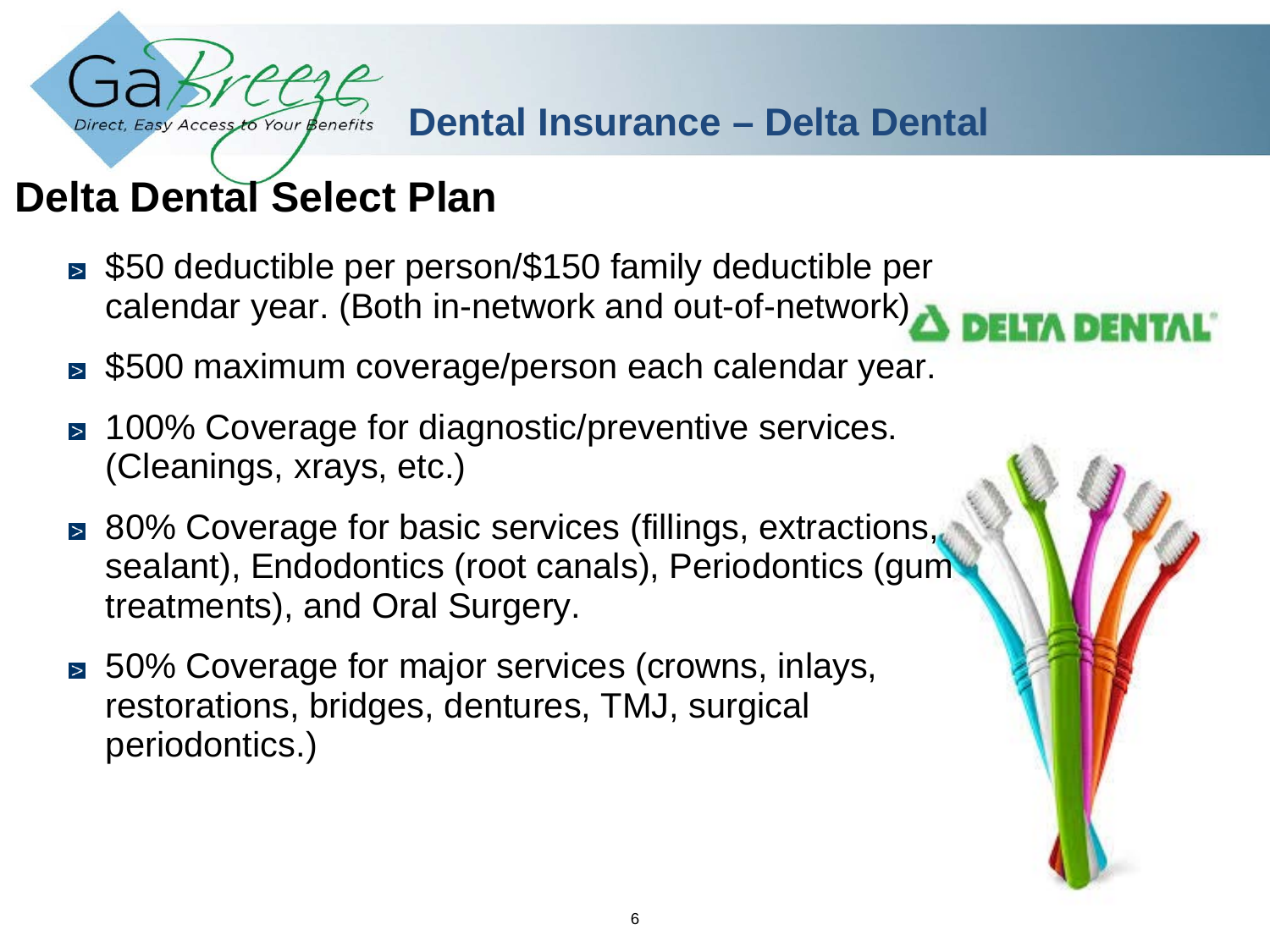

#### **Dental Insurance – Delta Dental**

#### **Delta Dental Select Plus Plan**

- \$50 deductible per person/\$150 family deductible per calendar year. (Both in-network and out-of-network)
- \$2,000 maximum coverage/person each calendar year.
- 100% Coverage for Diagnostic/Preventive services.  $\geq$ (Cleanings, xrays, etc.)
- 90% Coverage for Basic Services (fillings, extractions, sealants), Endodontics (root canals), Periodontics (gum treatments), and Oral Surgery.
- 60% Coverage for Major Services (crowns, inlays, restorations, bridges, dentures, TMJ, surgical periodontics.)
- 50% Coverage for Orthodontia Services, up to \$2,000 lifetime maximum orthodontia benefit per person.

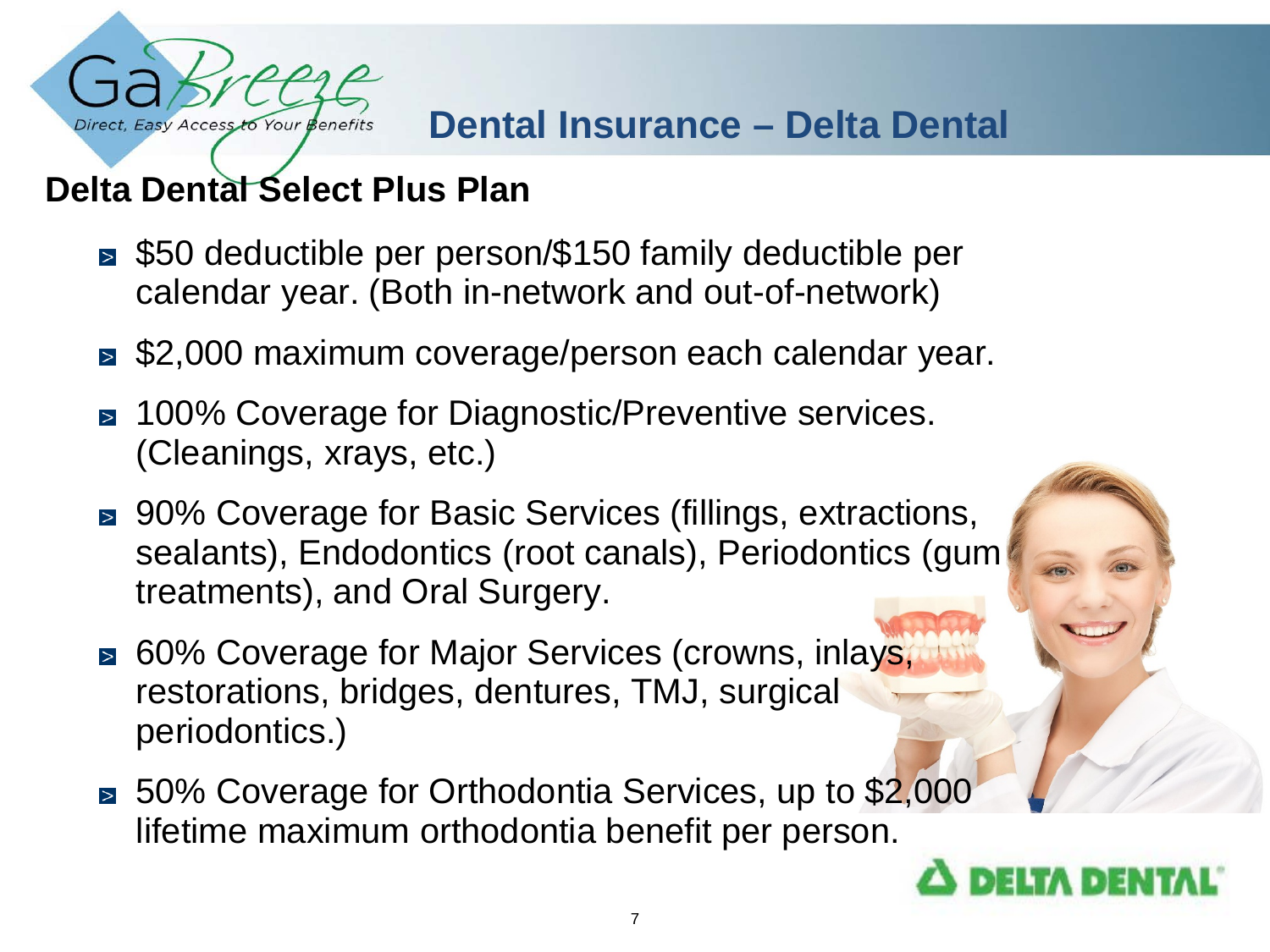

#### **Delta Dental Premiums - 2022**

| <b>Dental Plans</b> | Delta Dental: Select Plan | <b>Delta Dental: Select Plus</b><br>Plan |  |
|---------------------|---------------------------|------------------------------------------|--|
| Employee            | \$27.73                   | \$44.48                                  |  |
| Employee + Spouse   | \$54.04                   | \$87.10                                  |  |
| Employee + Children | \$56.65                   | \$91.36                                  |  |
| Family              | \$79.40                   | \$128.22                                 |  |

Admin fee is included in amount.

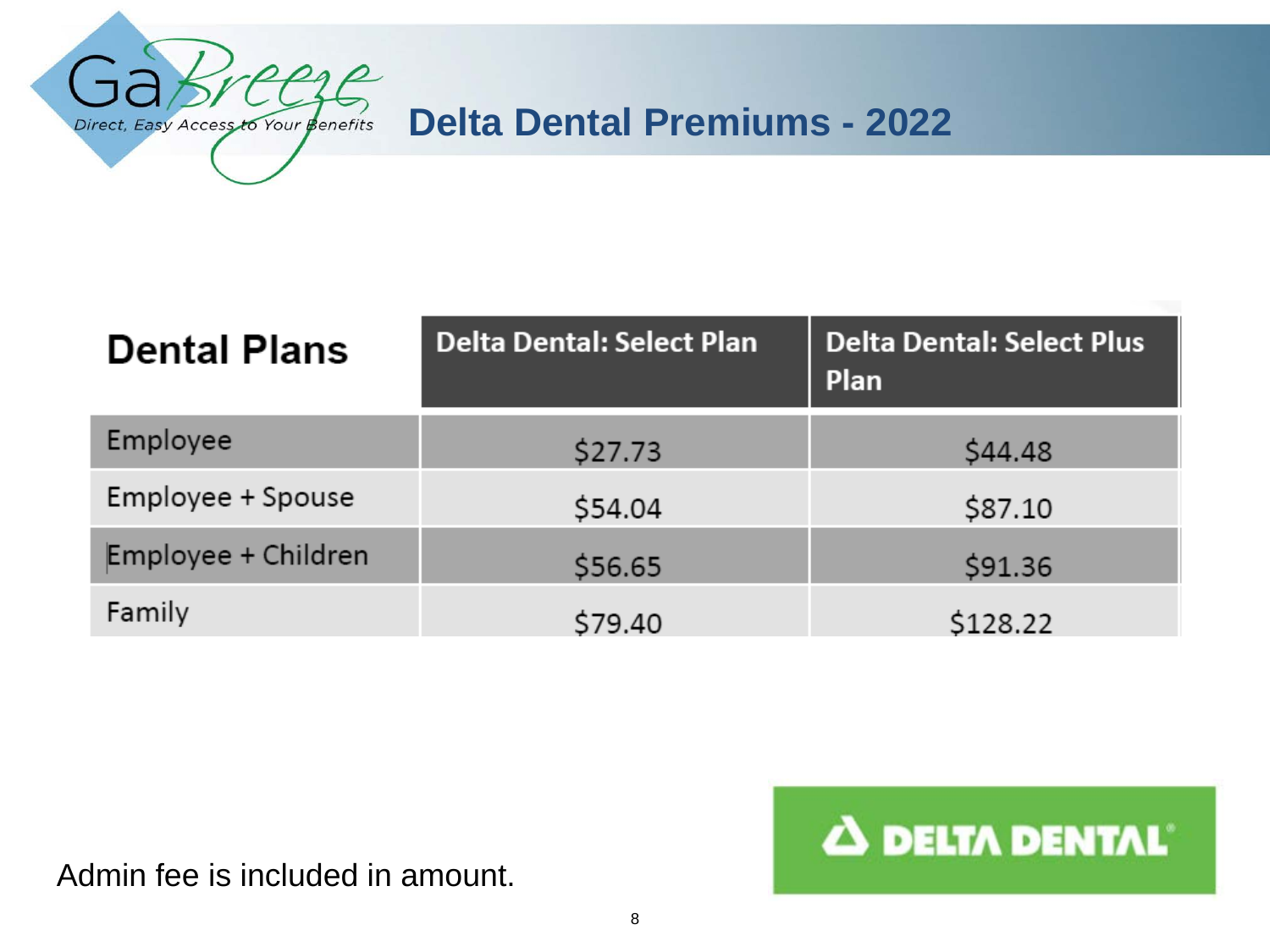

#### **Dental Plans – Virtual Care**

#### **NEW for 2021- Cigna DHMO & Delta Dental Offering Virtual Care**

- Round the clock, real-time video interaction.
- Non-narcotic medications and antibiotic prescriptions.
- Assessment of chips, cracks, pain/infection
- Follow-up care





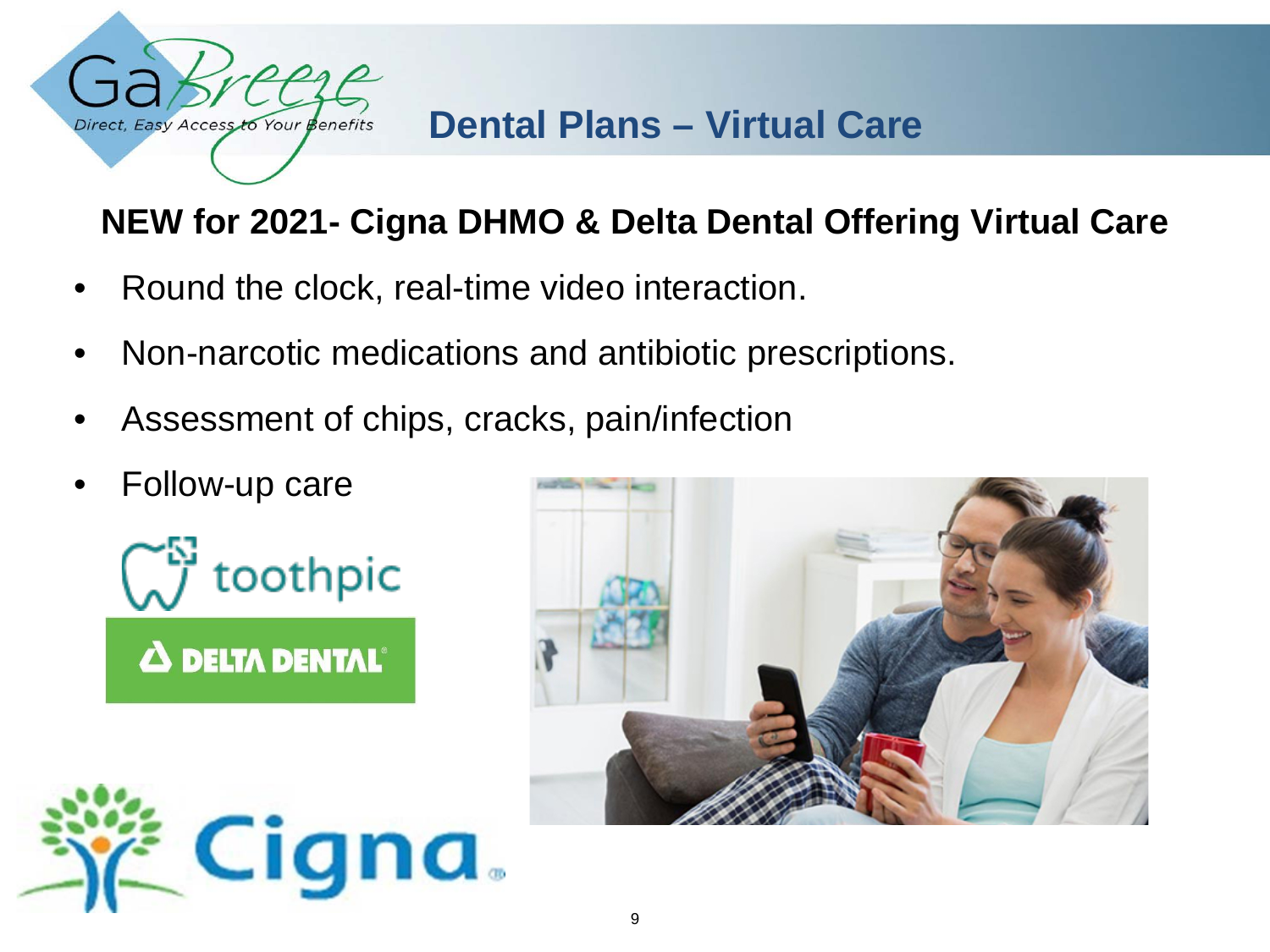

#### **Vision – Anthem Blue Cross of Georgia**

Select Plan •Eye exam every calendar year, \$10 co-pay.

• Basic eyeglass lenses every calendar year, \$20 co-pay.

•\$130 allowance for frames every two years.

•Prescription contact lenses - To receive full \$105 allowance, exam, fitting and evaluation must occur in one single visit to the same network provider.

Select Plus Plan •Eye exam every calendar year, \$20 co-pay.

• Basic eyeglass lenses every calendar year, \$25 co-pay.

•\$150 allowance for frames every year.

•Prescription contact lenses - To receive full \$150 allowance, exam, fitting and evaluation must occur in one single visit to the same network provider.



**BlueCross BlueShield** 

**Blue View Vision**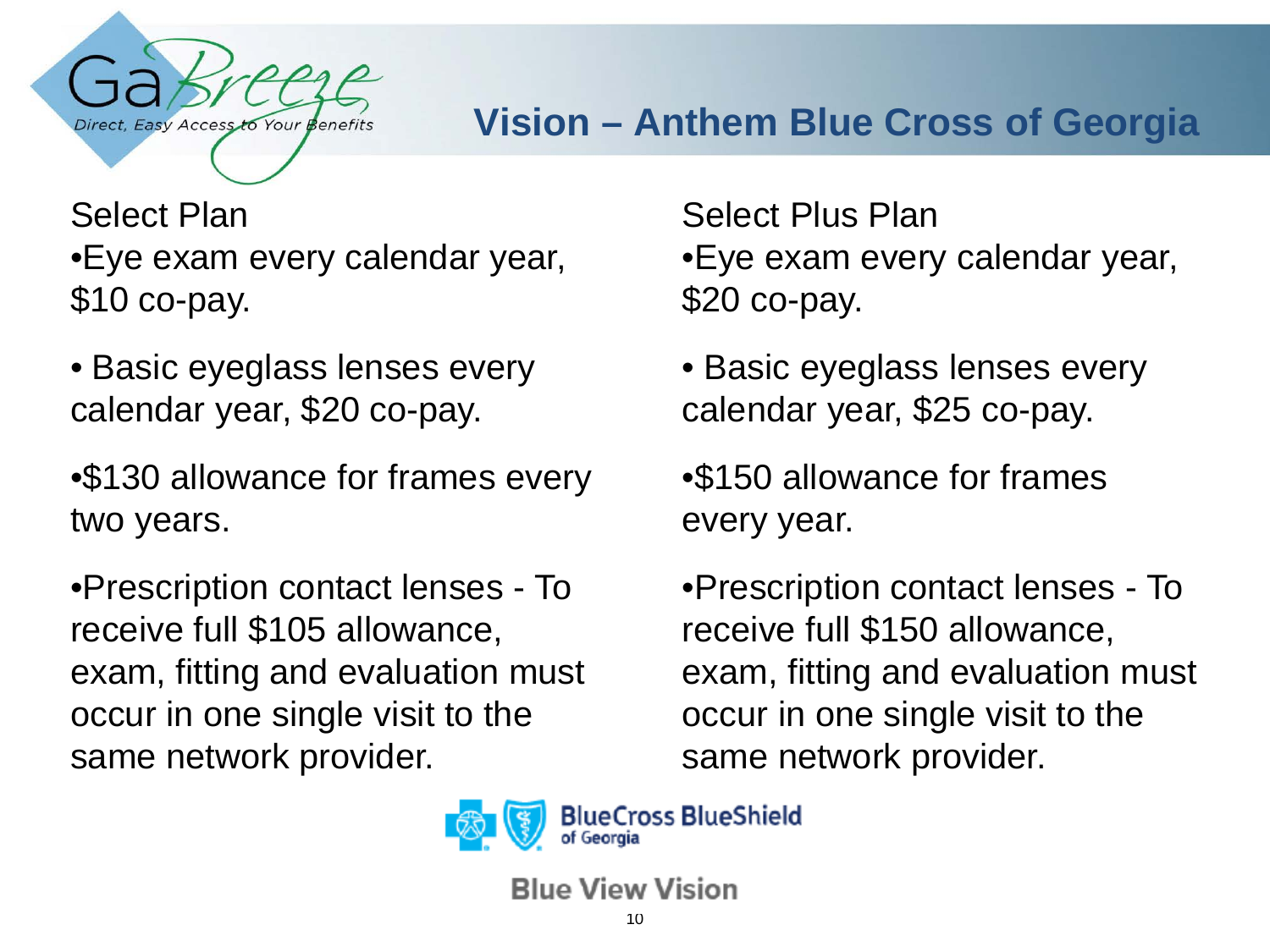

#### **Vision Premiums - 2022**

| <b>Blue View Vision</b> | <b>Blue Cross Blue Shield of</b><br><b>Georgia Vision Select</b> | <b>Blue Cross Blue Shield of Georgia</b><br><b>Vision Select Plus</b> |  |
|-------------------------|------------------------------------------------------------------|-----------------------------------------------------------------------|--|
| Employee                | \$5.61                                                           | \$9.69                                                                |  |
| Employee + Spouse       | \$11.94                                                          | \$21.29                                                               |  |
| Employee + Children     | \$12.50                                                          | \$22.28                                                               |  |
| Family                  | \$16.90                                                          | \$30.37                                                               |  |



**Blue View Vision** 

#### Admin fee is included in amount  $11$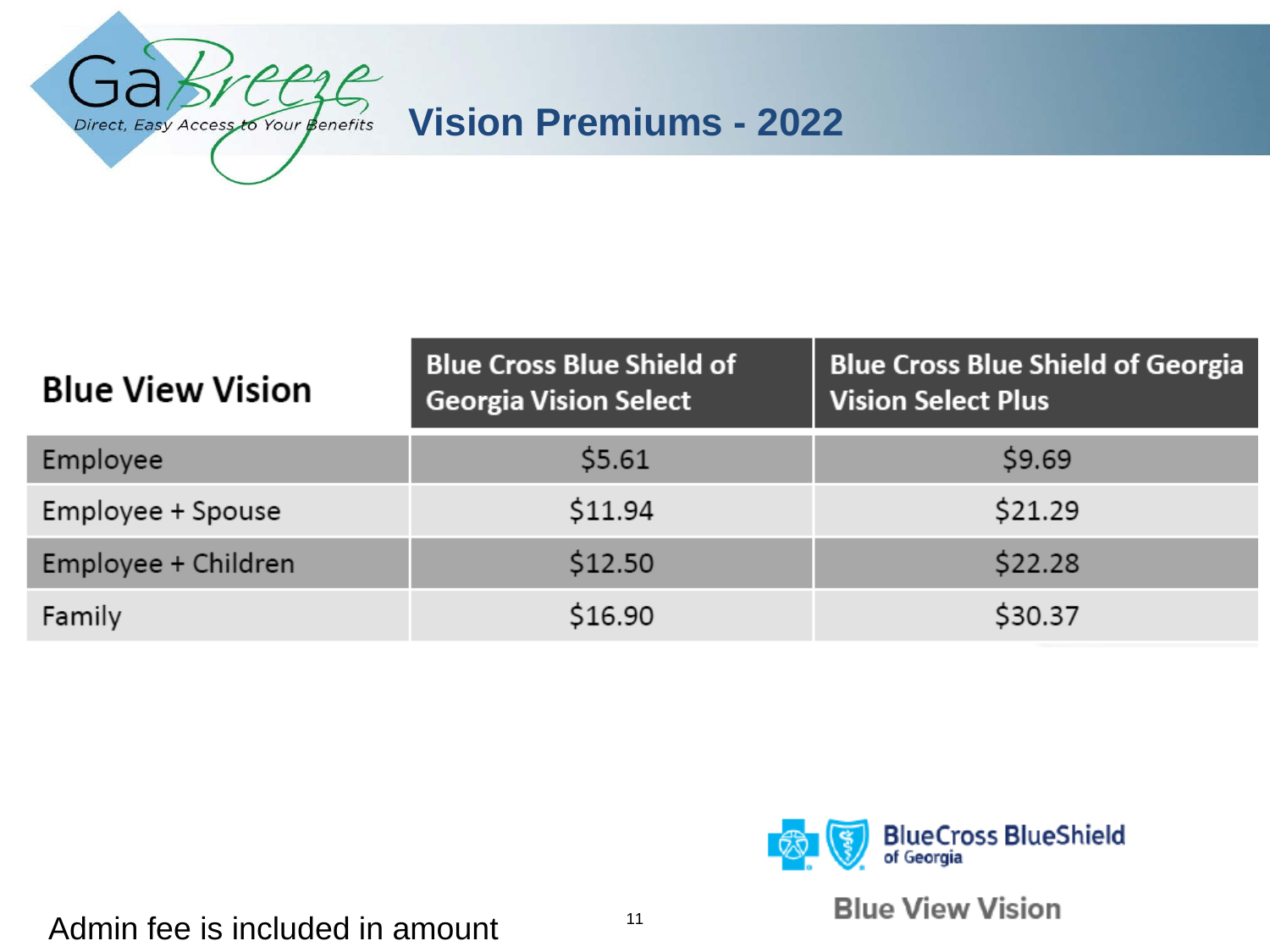

#### **The Standard Company - Disability Plans**

- Short Term Disability
	- 7-day wait or 30-day wait (from date of disability, until payment issued)
	- Covers disability up to 6 months.
	- $-60\%$  of pay, up to \$1,000 per week maximum.
	- Consider Sick/Annual Leave Balances.
	- Late Entrant Penalty
		- > 60 Day wait for disability due to disease, mental disorder, or pregnancy within first 12 months of coverage.
- **E** Long Term Disability
	- Covers disability after 6 months.
	- $-60\%$  of pay, up to \$5,000 per month maximum.
	- Benefits generally are payable until end of disability.
	- Age-graded maximum benefit period for disabilities occurring after age 62.
		- > For some conditions, benefits are only payable

for two years. (Mental Disability, substance abuse, etc.)

Premiums & benefits are paid after-tax, not taxable income.

\*Premiums are based on employee age and salary.

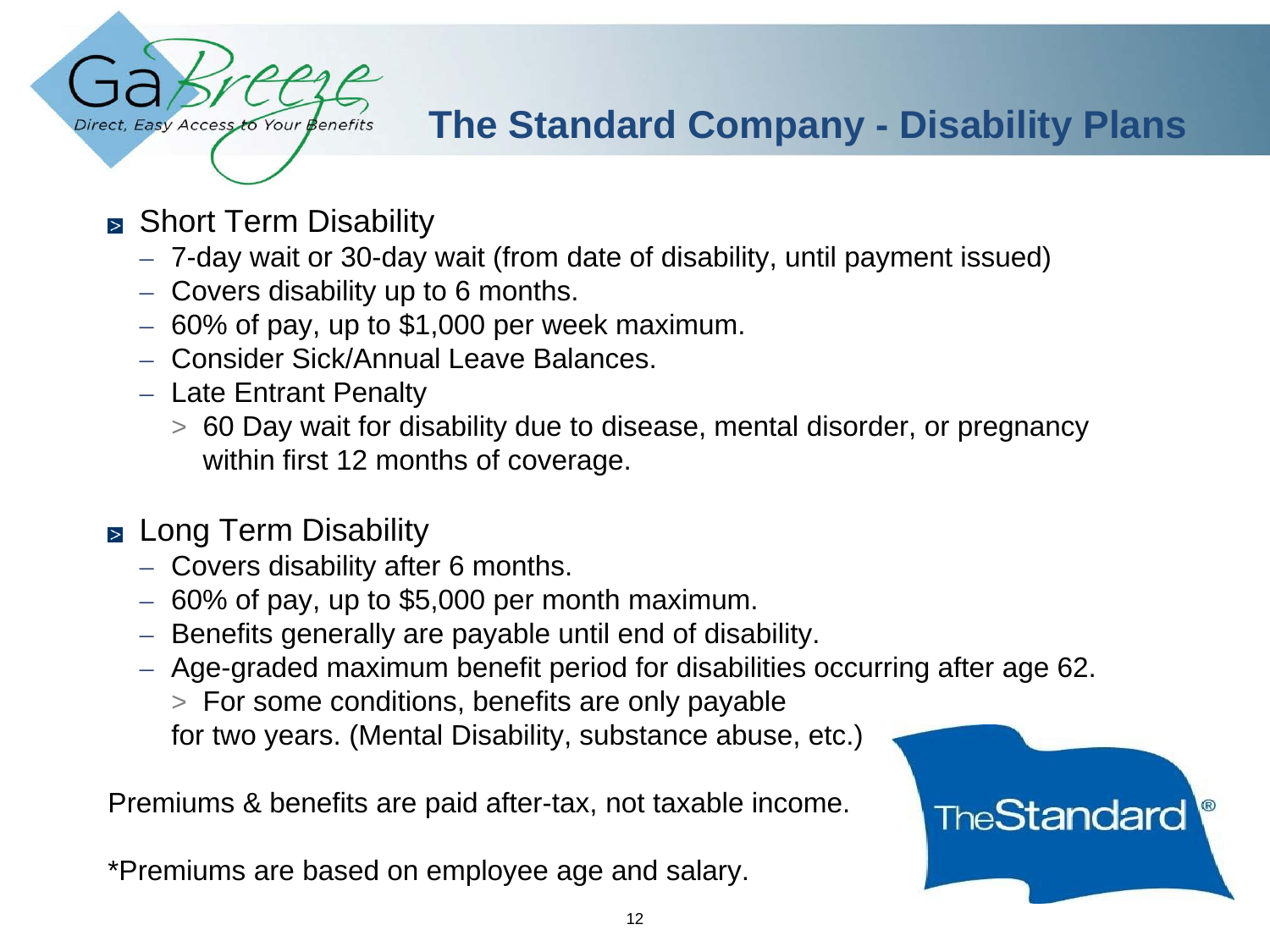#### **AFLAC Critical Illness & Accident Coverage**

- Select Plan = Lump Sum Benefit for Critical Illness Diagnosis
- \$5,000-\$50,000 coverage levels available
- Select Plus Plan = Critical Illness + Accident Coverage
- A complete list of benefits available in the summary plan description.
- Premiums are based on employee/spouse age and coverage level.
- Child coverage up to age 26 included at 50% benefit level, no additional cost.

# **GUARANTEED-ISSUE**

Direct, Easy Access to Your Benefits

**NO HEALTH QUESTIONS ASKED!** 

**EMPLOYEE** Up to \$30,000

**SPOUSE** Up to \$30,000

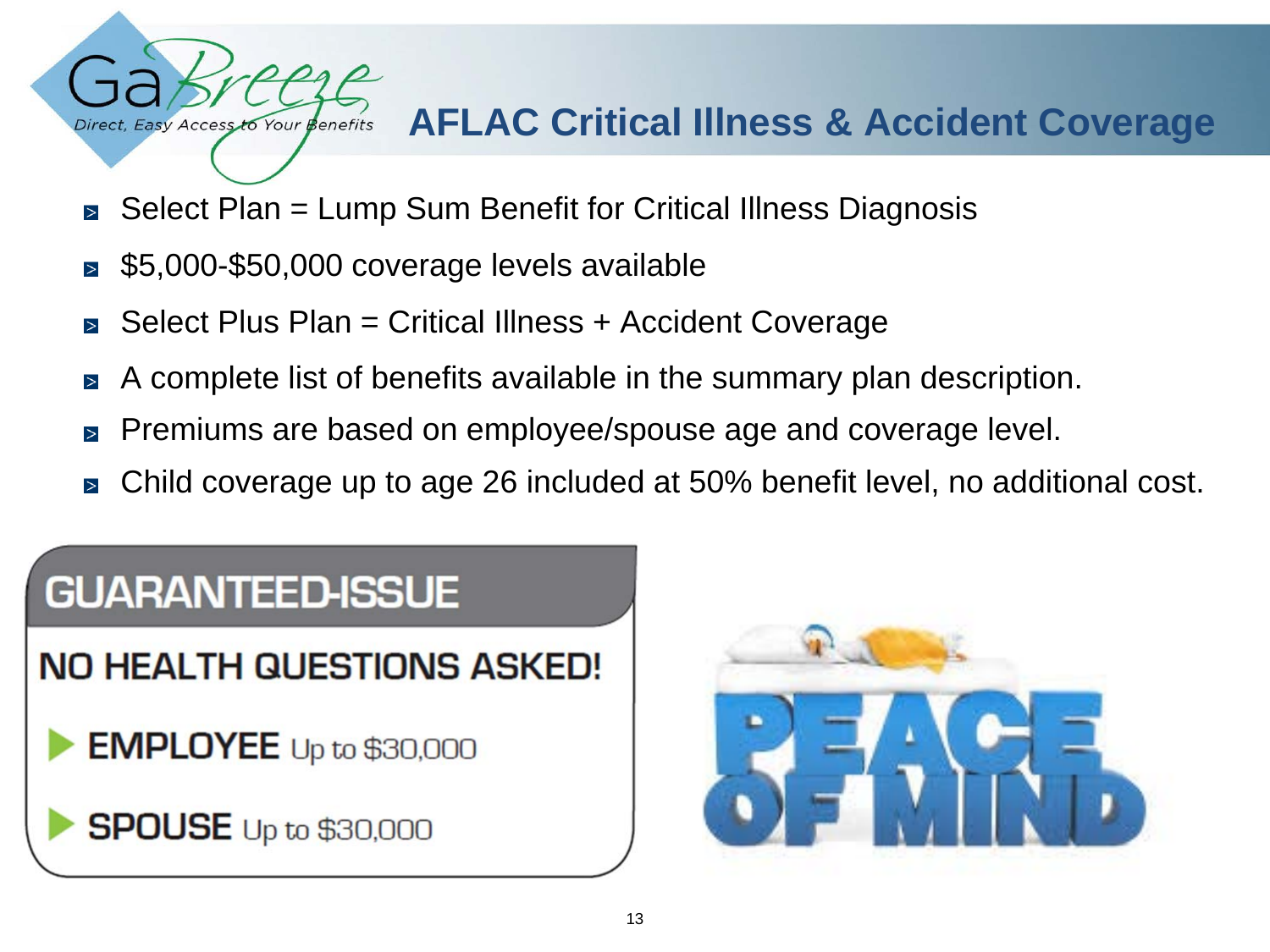#### **AFLAC Critical Illness Coverage** Easy Access to Your Benefits

### ■ Critical Illness Coverage:

- Lump Sum Benefit paid following diagnosis.
- $-$  12-month interval with 50% benefit for 2<sup>nd</sup> occurrence.
- **50% benefit for 2<sup>nd</sup> occurrence after 12**months. Cancer 12-month *treatment-free* reoccurrence interval.
- 90-day premium waiver for total disability.
- **Reminder:** Coverage for Spouse Specified Illness cannot exceed coverage level for Employee Specified Illness and must be same tier.

#### **Covered Diagnoses:**

| <b>Heart Attack</b> | <b>Stroke</b>        |
|---------------------|----------------------|
| Major Organ         | End-Stage            |
| Transplant          | <b>Renal Failure</b> |
| Internal<br>Cancer  | Coma                 |
| <b>Severe Burns</b> | Paralysis            |
| Loss of Sight,      | Advanced             |
| Hearing or          | Alzheimer's          |
| Speech              | (25%)                |
| Carcinoma in        | Coronary             |
| situ (25%)          | Artery (25%)         |

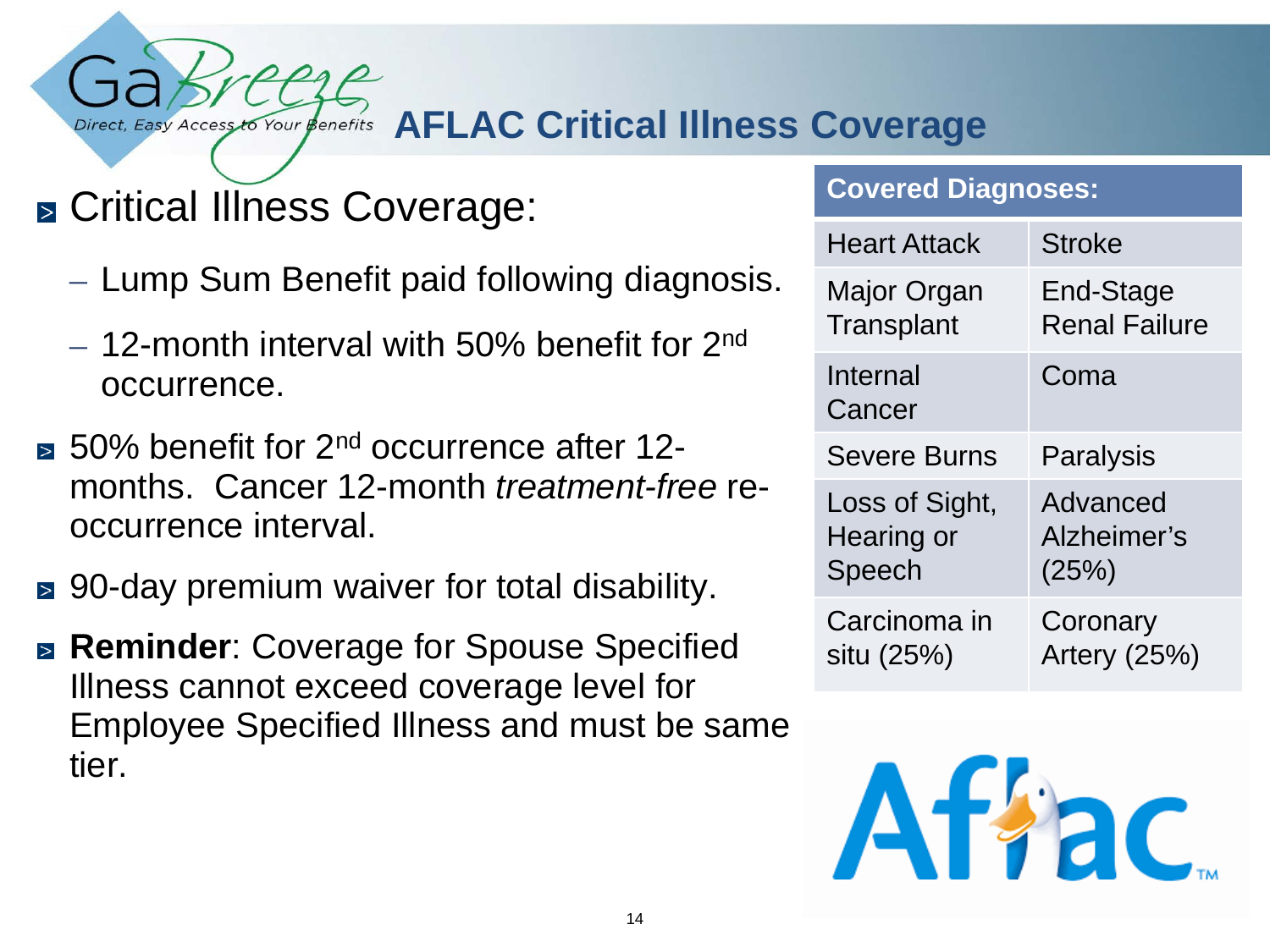

#### **AFLAC Critical Illness**

### **Critical Illness Health Screening Benefits:**

- Receive a maximum \$100 (\$160 for Select Plus) for completion of any one covered screening test per calendar year.
- Payable regardless of results

| <b>Examples of Covered Tests Include:</b>  |                                                                            |  |
|--------------------------------------------|----------------------------------------------------------------------------|--|
| <b>Stress Test (Bicycle/</b><br>Treadmill) | <b>Blood Triglycerides</b>                                                 |  |
| <b>Fasting Blood Glucose</b>               | <b>Serum Cholesterol</b>                                                   |  |
| <b>Bone Marrow Testing</b>                 | <b>Breast Ultrasound</b>                                                   |  |
| <b>Chest X-Ray</b>                         | Mammography                                                                |  |
| Colonoscopy                                | Pap Smear                                                                  |  |
| <b>Flexible</b><br>Sigmoidoscopy           | Blood Tests for breast, ovarian,<br>prostate, colon cancer, or<br>myleomia |  |

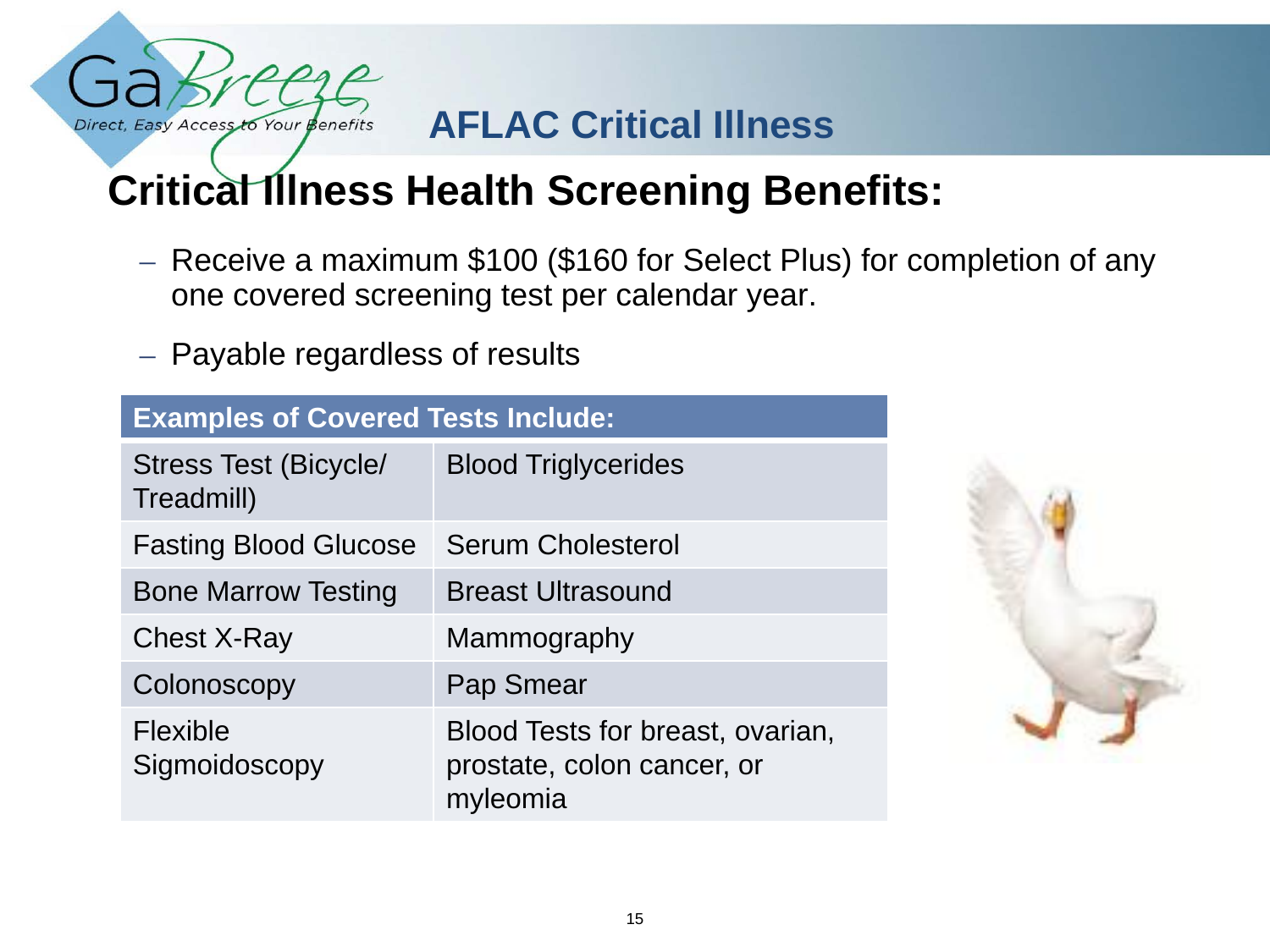

#### **Long Term Care Insurance**

- Nursing Facility Insurance, covers some in-home care, adult day care.
- Must require continual assistance with at least three activities of daily living to be considered disabled/qualifying for benefits.
- 90-day wait period after disability before benefits are payable.
- Plans offered for employees, spouses, parents, inlaws, includes adoptive or step-parents.
- Only employee premiums taken through payroll deductions. All other premiums direct billed by Unum.
- Medical Underwriting required for covered spouse, parents, or in-laws.
- Medical Underwriting required for employees electing coverage for the first time, after a break in coverage, or electing a higher level of coverage.

#### **12% Rate Increase for 2022**

\*Unum is contacting existing customers regarding rate increase.



Visit unuminfo.com/sog or contact Unum at 888-764-3539 for additional information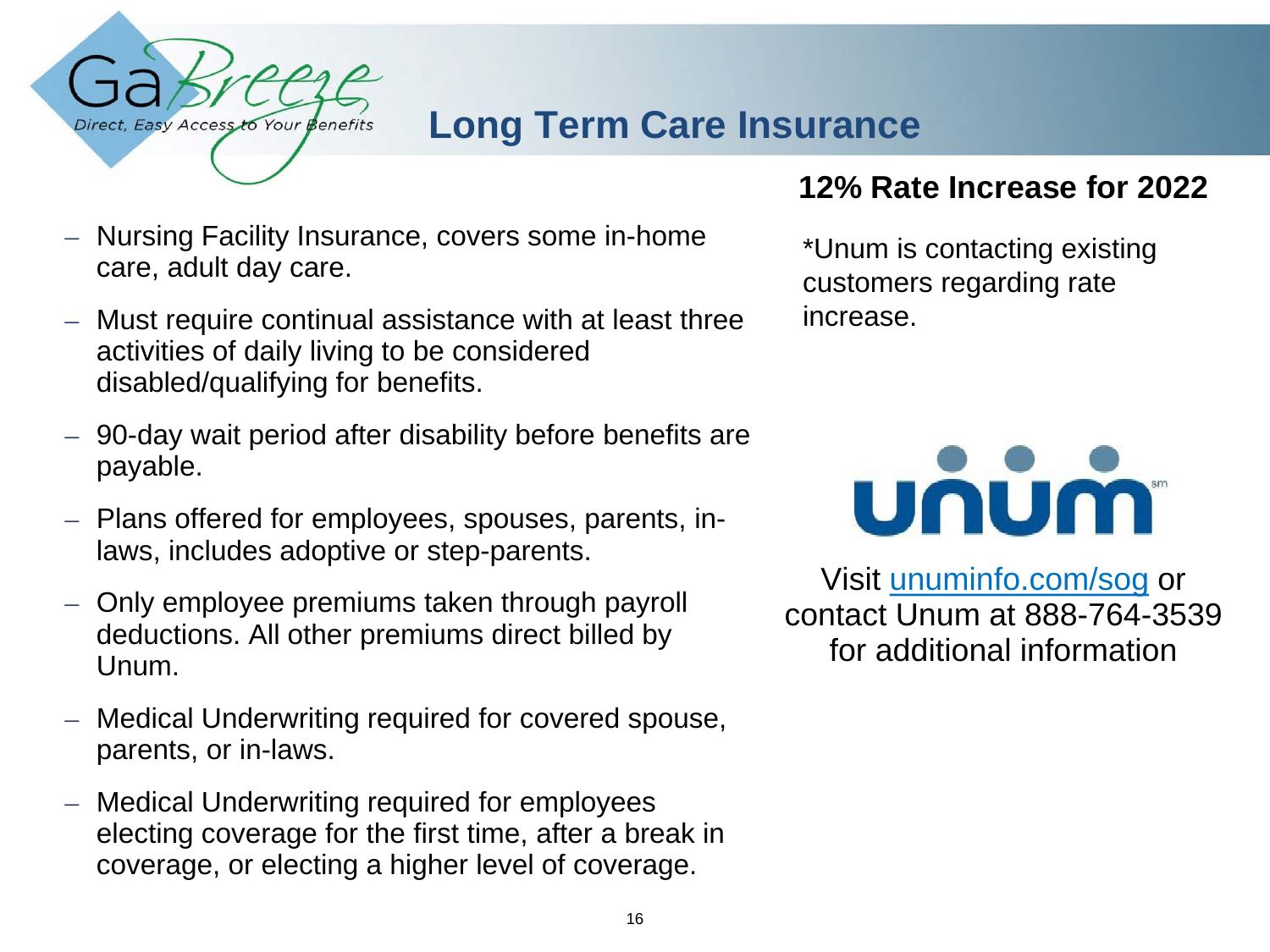## **Life Insurance – Met Life**

| <b>Employee Life, Spouse, and Child Life</b> |                                                                                                                                        |  |
|----------------------------------------------|----------------------------------------------------------------------------------------------------------------------------------------|--|
| Employee                                     | 1x to 10x Benefit Salary;<br>Max Coverage \$2,000,000<br>Premiums based on age, salary, coverage level                                 |  |
| <b>Spouse</b>                                | \$6,000, \$12,000, \$30,000, \$60,000, \$100,000,<br>\$150,000, \$200,000, \$250,000<br>Premiums based on spouse's age, coverage level |  |
| Child                                        | $$3,000 ($0.92), $6,000 ($1.14), $10,000 ($1.44),$<br>\$15,000 (\$1.81), \$20,000 (\$2.18)                                             |  |

Direct, Easy Access to Your Benefits

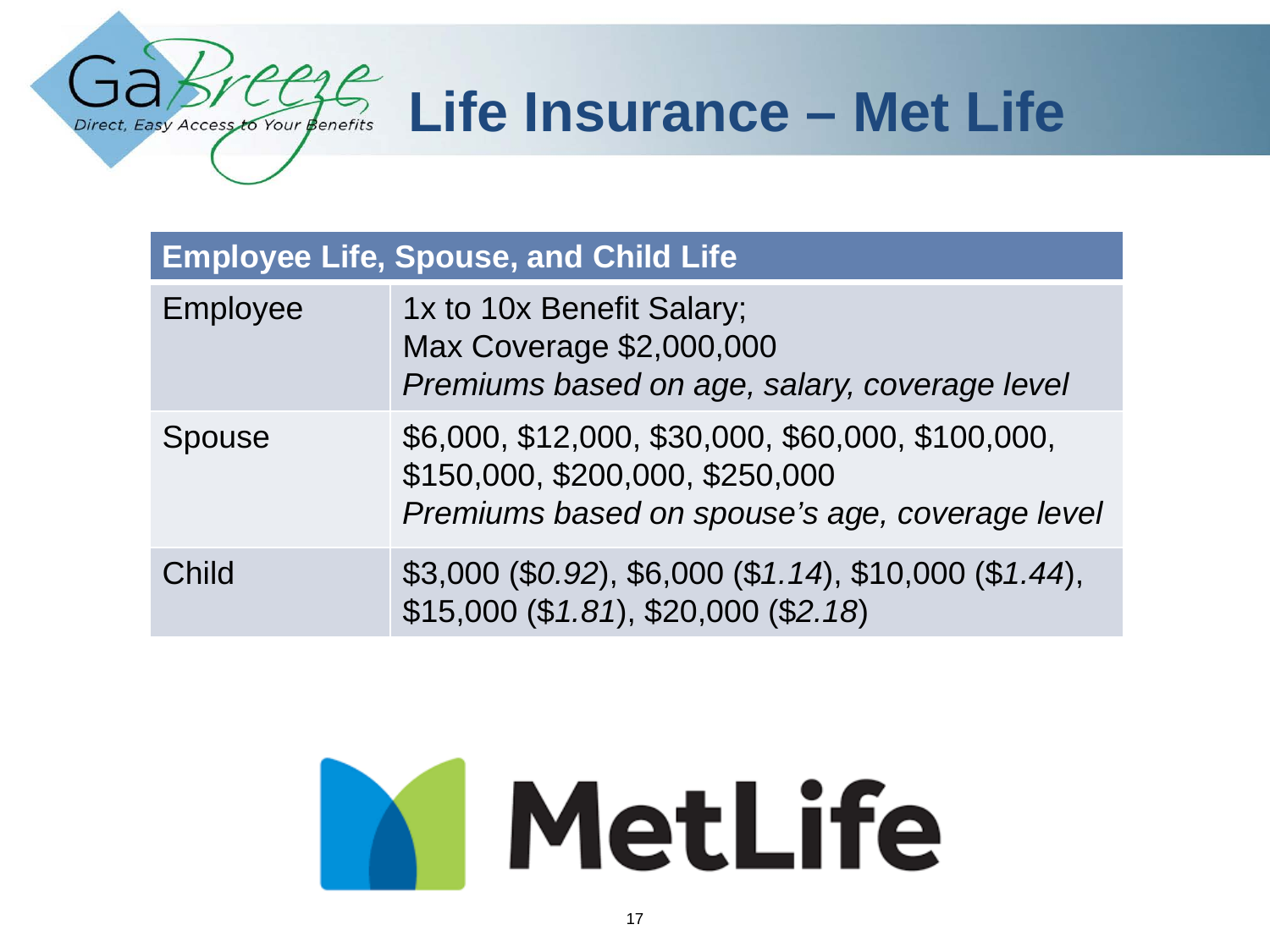

- One Up for 2022! Enroll or increase your coverage by  $\geq$ 1x, with no health questions or medical underwriting.
- New enrollment at more than 1x pay, or increase in coverage more than one level will require the online Statement of Health (SOH) and/or medical underwriting.
	- Employees are required to pre-register their covered spouse on the Gabreeze website before the Statement of Health form will be available online.
- Child life covers children up to age 26.  $\geq$
- Coverage includes:

Direct, Easy Access to Your Benefits

- Waiver of premium for total disability, more than 180 days.
- Will preparation/estate resolution with MetLife Legal.
- Important! Child or spouse life coverage cannot exceed employee life coverage!



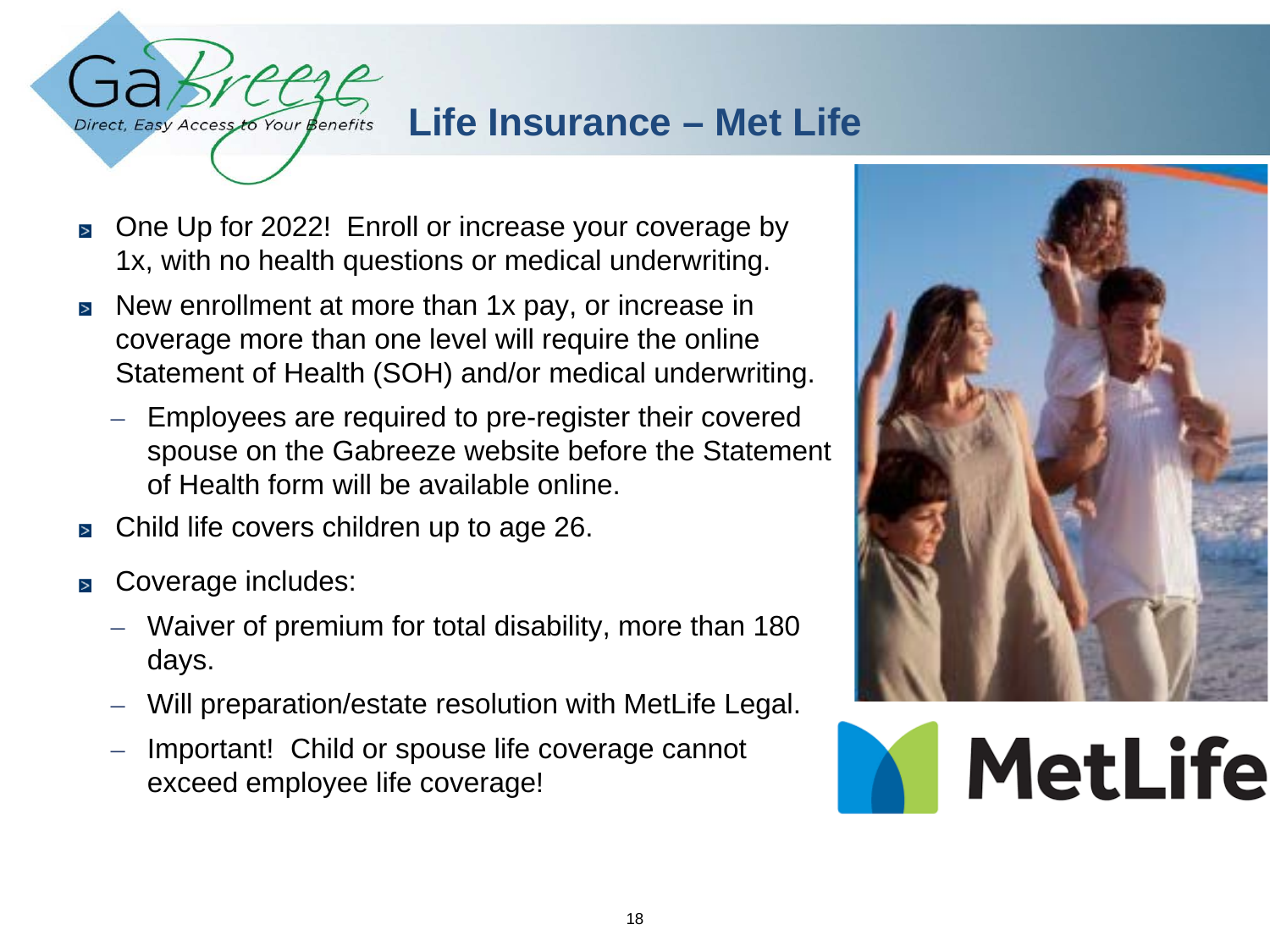

- Accidental Death & Dismemberment
	- Up to 10x AD&D coverage, up to \$2 million
	- Age 75+, coverage value is reduced to 50%
	- Payable on death or injury due to a covered accident.
	- Be sure to designate your beneficiaries!
- **Premiums are based on employee's age and salary.**



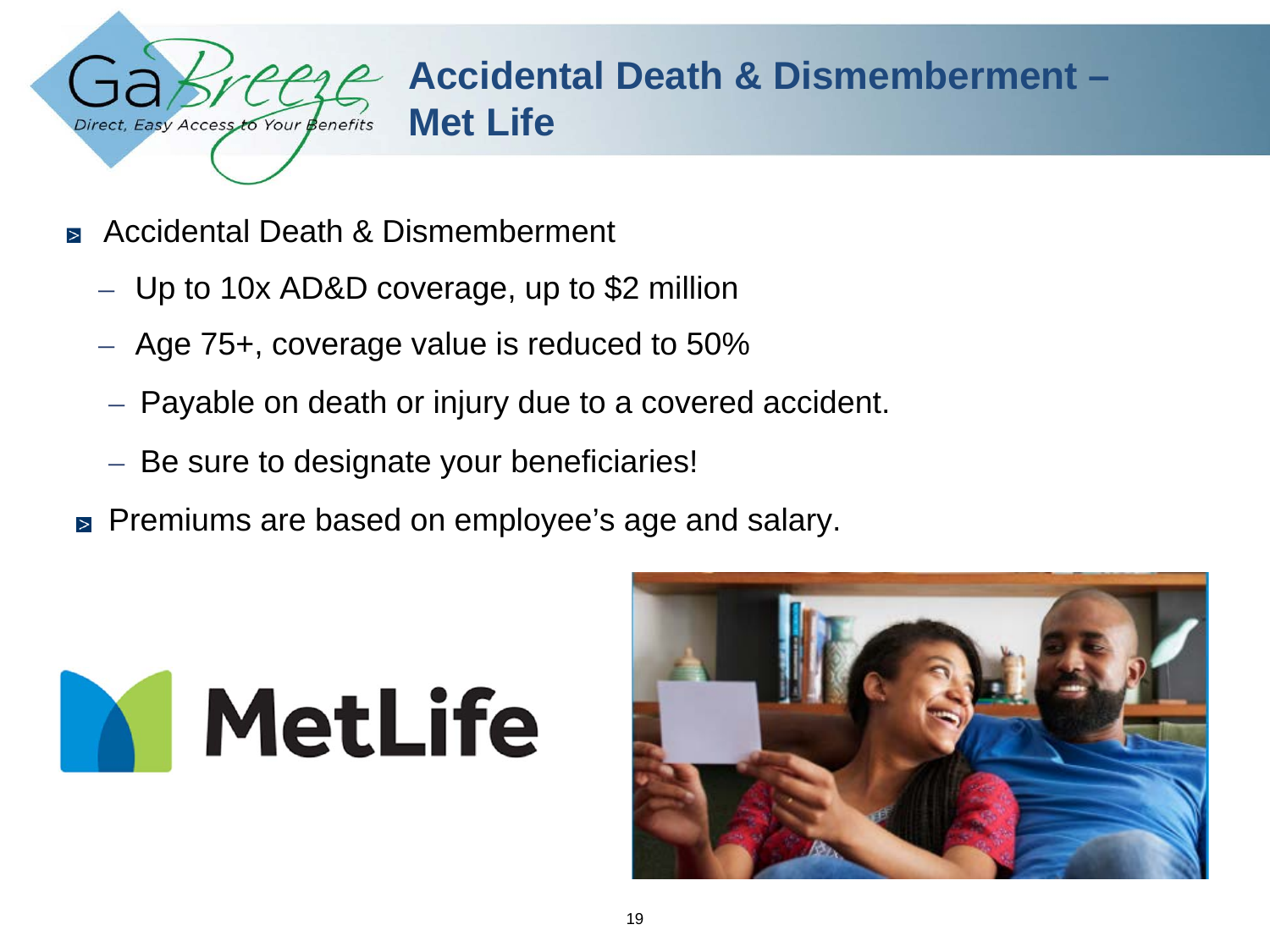#### **Legal Plans - MetLife**

## No Changes to Plan Structure:

- •Wills and codicils
- •Living wills
- <del>U</del> •Wills and codicils<br>
<u>Φ</u> •Living wills<br> *Φ* •Powers of attorney<br>*Ο* Helissited attorney
	- •Unlimited phone & office advice/consultations

Direct, Easy Access to Your Benefits

- •Traffic ticket defense (no DUI)
- •Document review
- •Affidavits
- •Deeds
- •Mortgages
- •Promissory notes
- •Elder law matters
- •Personal Injury (25% maximum fee)
- •Sale, purchase, refinancing of
- primary residence and second
- or vacation home
- •Home equity loans for primary residence and second or
- vacation home
- •Debt collection defense
- •Identity theft defense
- •Reduced fee Benefit
- (25%discount)
- ALL SELECT FEATURES, PLUS: **S**
- Select Plus ت<br>م •Probate proceedings
- Select I •Consumer protection matters
	- •Bankruptcy/Wage Earner Plan
	- •Tax audits
	- •Civil litigation defense •Administrative hearing representation
		- •Incompetency defense
	- •Change/establishment of custody orders/visitation rights
	- •Adoption and legitimization
	- •Divorce/Dissolution/Annulment
	- (\$1,000 maximum if contested)
	- •Enforcement/modification of support orders
	- •Guardianship/conservatorship
	- •Immigration assistance
	- •Eviction/tenant/security deposit problems (for tenant only)
	- •Name change
	- •Juvenile court defense
	- •Protection from domestic
	- violence
- ALL SELECT & SELECT PLUS FEATURES, AND:
- •Personal Property Protection
- •Small Claim Assistance
- •Demand Letters
- •Prenuptial Agreement
- Select Premium Select Premium •Property Tax Assessments
	- •Zoning applications
		- •Restoration of Driving **Privileges**
		- •Living Trusts
		- •Boundary Title Disputes
		- (Primary Residence)

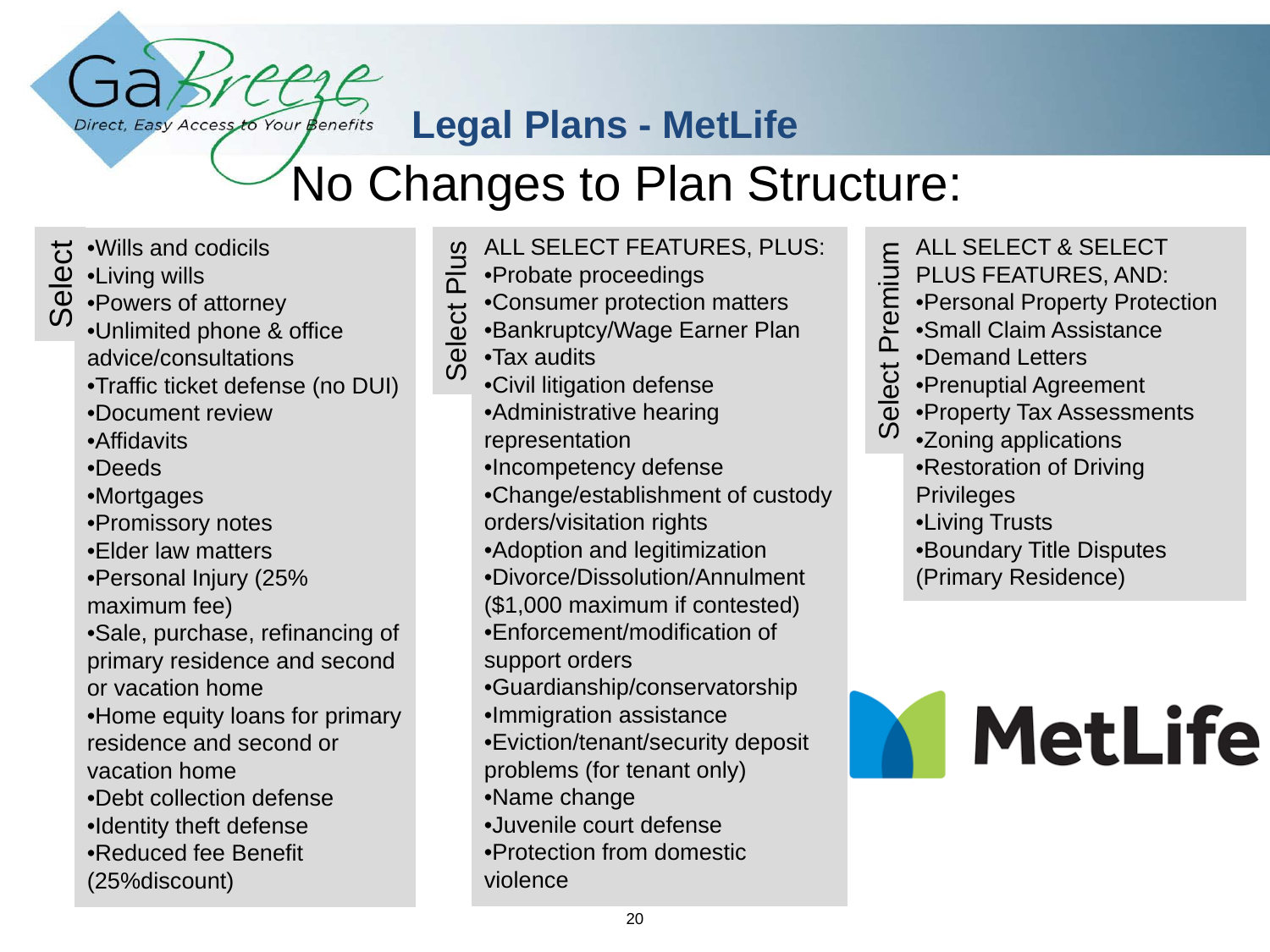

#### **MetLife Legal Plans – Rates**

#### **MetLife Legal**

■ National network of over 18,000 attorneys, 450 attorneys within the State of Georgia

| <b>Legal Plan</b> | <b>MetLife Legal Plans</b><br><b>Select</b> | <b>MetLife Legal Plans</b><br><b>Select Plus</b> | <b>MetLife Legal Plans</b><br><b>Select Premium</b> |
|-------------------|---------------------------------------------|--------------------------------------------------|-----------------------------------------------------|
| Employee          | \$5.97                                      | \$7.65                                           | 8.75                                                |
| Family            | \$7.46                                      | \$9.80                                           | 10.90                                               |



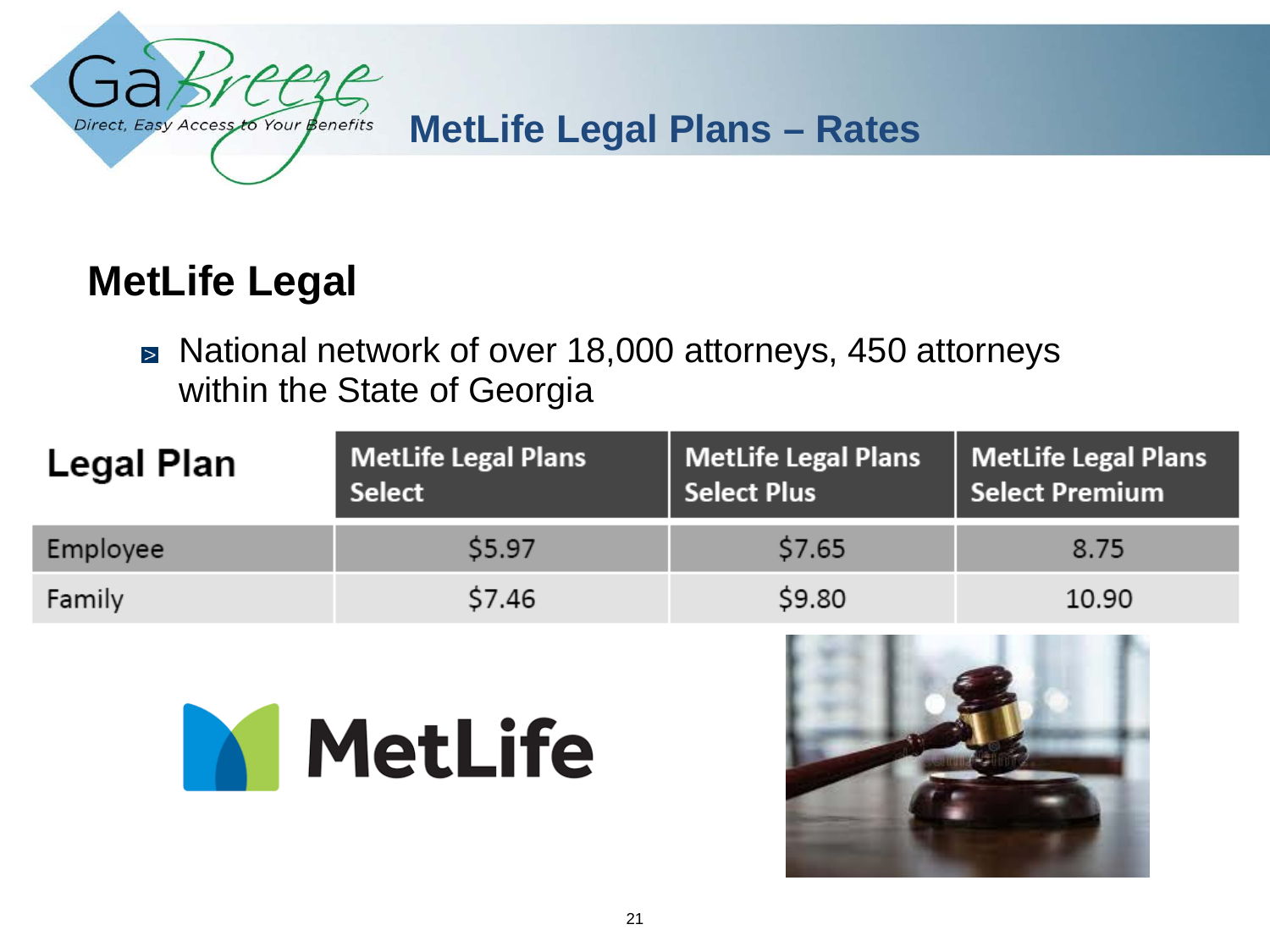

#### **Flexible Healthcare Spending Account - WageWorks**

- Healthcare Spending Account
	- Set aside pre-tax money to use for healthcare expenses.
	- Maximum amount is \$2,700 annual or \$225/month
	- Minimum annual contribution is \$120.00
	- Qualifying expenses include: prescriptions, contact lenses/glasses, eye surgery, procedures/surgeries not covered by insurance, health insurance co-pay/coinsurance.
	- Excluded expenses include: over the counter drugs, cosmetic procedures, electrolysis, vitamins/herbal supplements, hair transplants, nicotine patches or gum, teeth whitening.

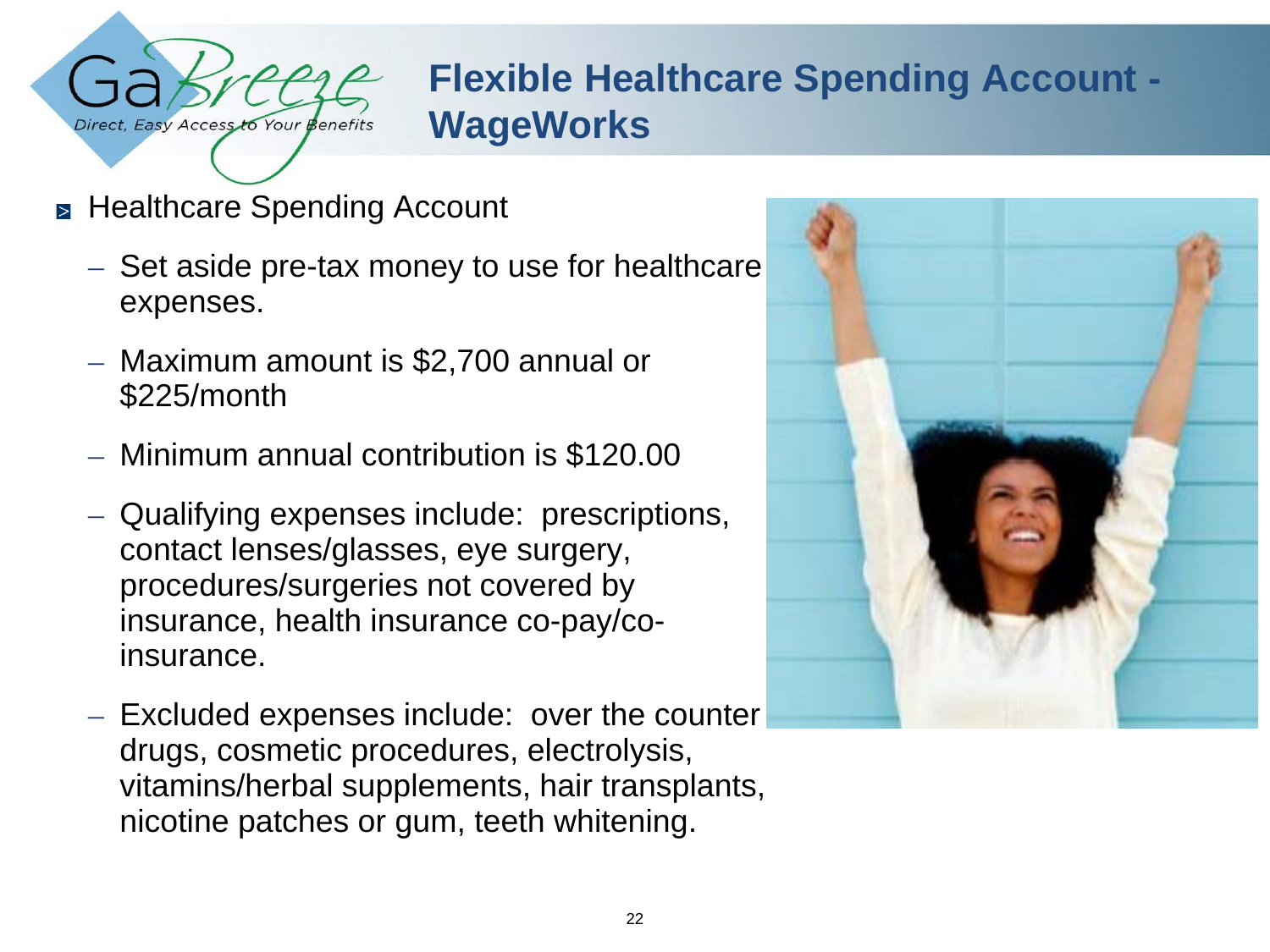

#### **Flexible Healthcare Spending Account – Reminders**

- Money is "Use or Lose"
	- You have until March 15, 2023 to use money placed in your 2022 spending account.
	- Current spending accounts may be utilized through March 15, 2022.
- $\triangleright$  Entire amount is available on January 1<sup>st.</sup>
- Visa debit card available for purchases, but keep your receipts!  $\geq$
- **Contributions must be re-elected each year, they do not rollover.**  $\geq$
- Once you enroll in a FSA you may not cancel during the plan year.  $\geq$

[www.wageworks.com](http://www.wageworks.com/) State of Georgia Code: STATEOFGE-10029

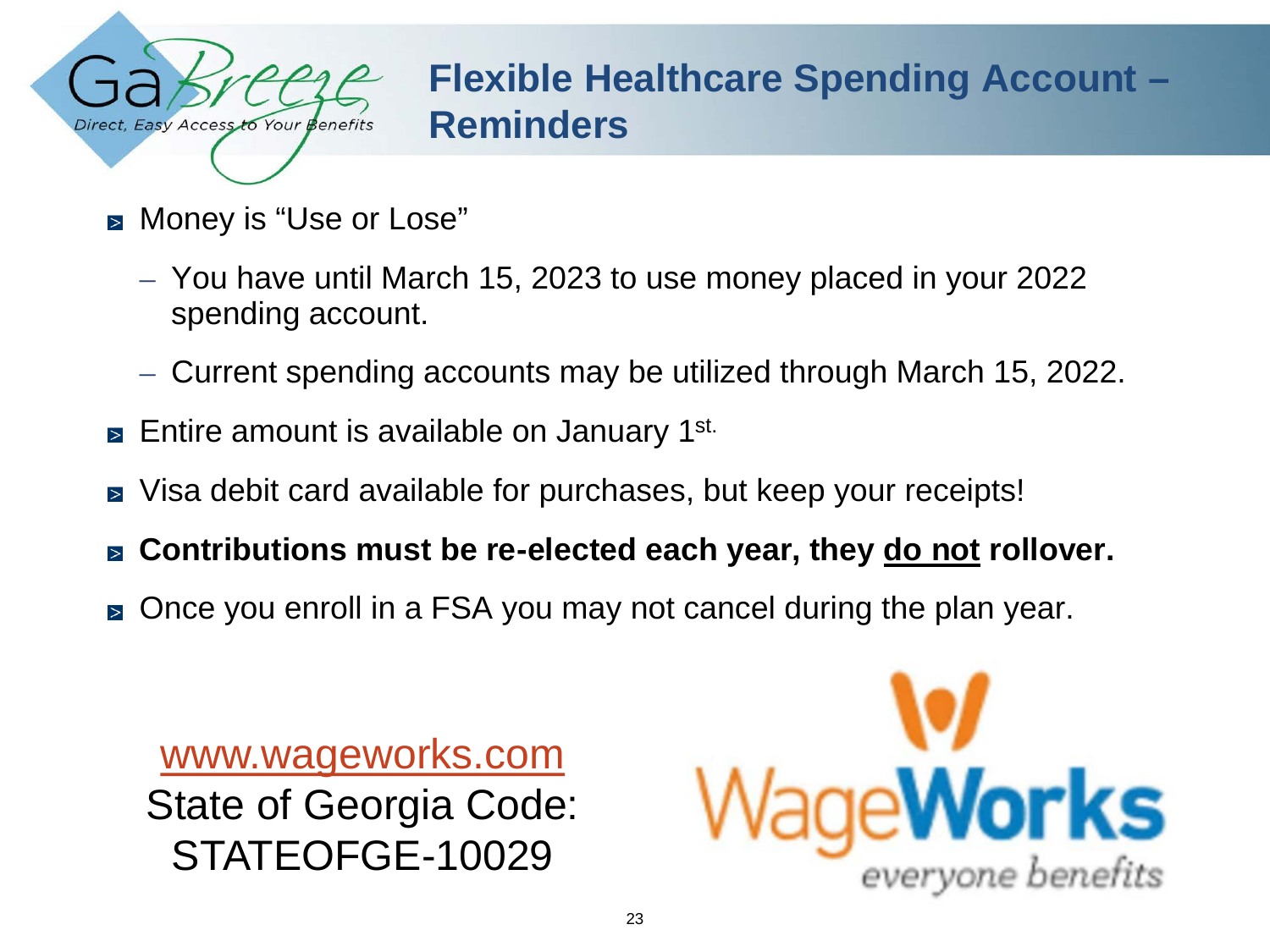

**Flexible Healthcare Spending Account – WageWorks**

#### **Flexible Spending Accounts & Health Savings Accounts**

- **Per IRS guidelines, it is prohibited to participate in a Flexible** Spending Account and a Health Savings Account.
- **■** If an employee does enroll in both a Flexible Spending Account and Health Savings Account in error, they may submit an appeal form to Georgia Department of Administrative Services (DOAS) to cease participation in the Flexible Spending Account.
	- Appeals are reviewed by DOAS, and GA Breeze will be notified of the final determination regarding the Spending Account

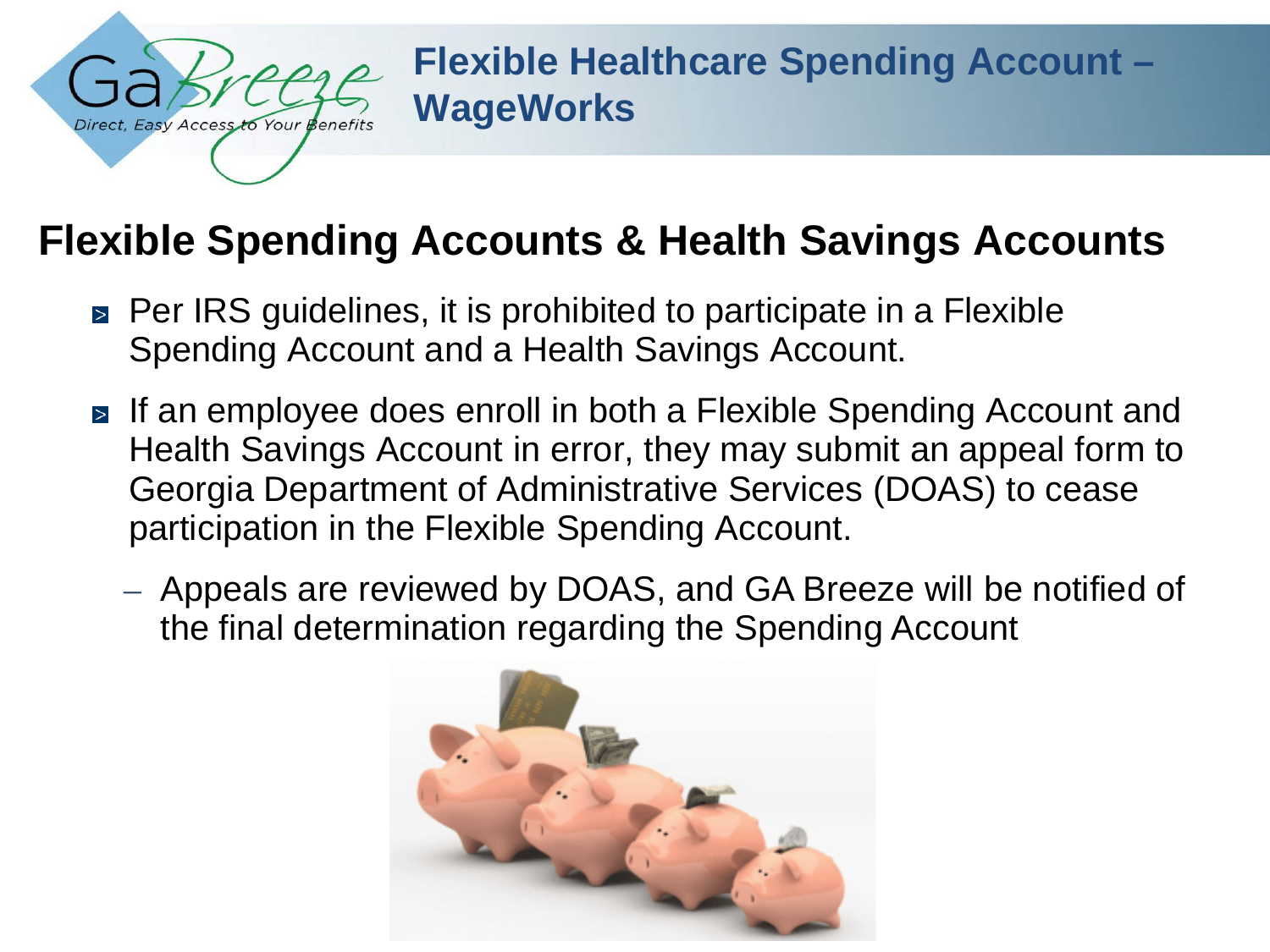

#### **Flexible Dependent Care Spending Account - WageWorks**

- Dependent Care Spending Account  $\geq$ 
	- Set aside pre-tax money for child care expenses for your child(ren) under age 13 or a disabled legal dependent of any age.
	- Maximum family amount \$4,992 annual/\$416 per month, per IRS rules.
	- Money is "Use or Lose"
		- > Funds placed in 2022 dependent care spending accounts must be used by December 31, 2022.
		- > Current year dependent care spending account balances must be used by December 31, 2021.
	- **Both employee and spouse must be working full time or enrolled in school full time to utilize this benefit.**
	- Eligible expenses include: preschool, nursery school, after school care.
	- Ineligible expenses include: activity fees, field trips, clothing, food, entertainment, Kindergarten, overnight camps, sports lessons, transportation, or private school tuition.



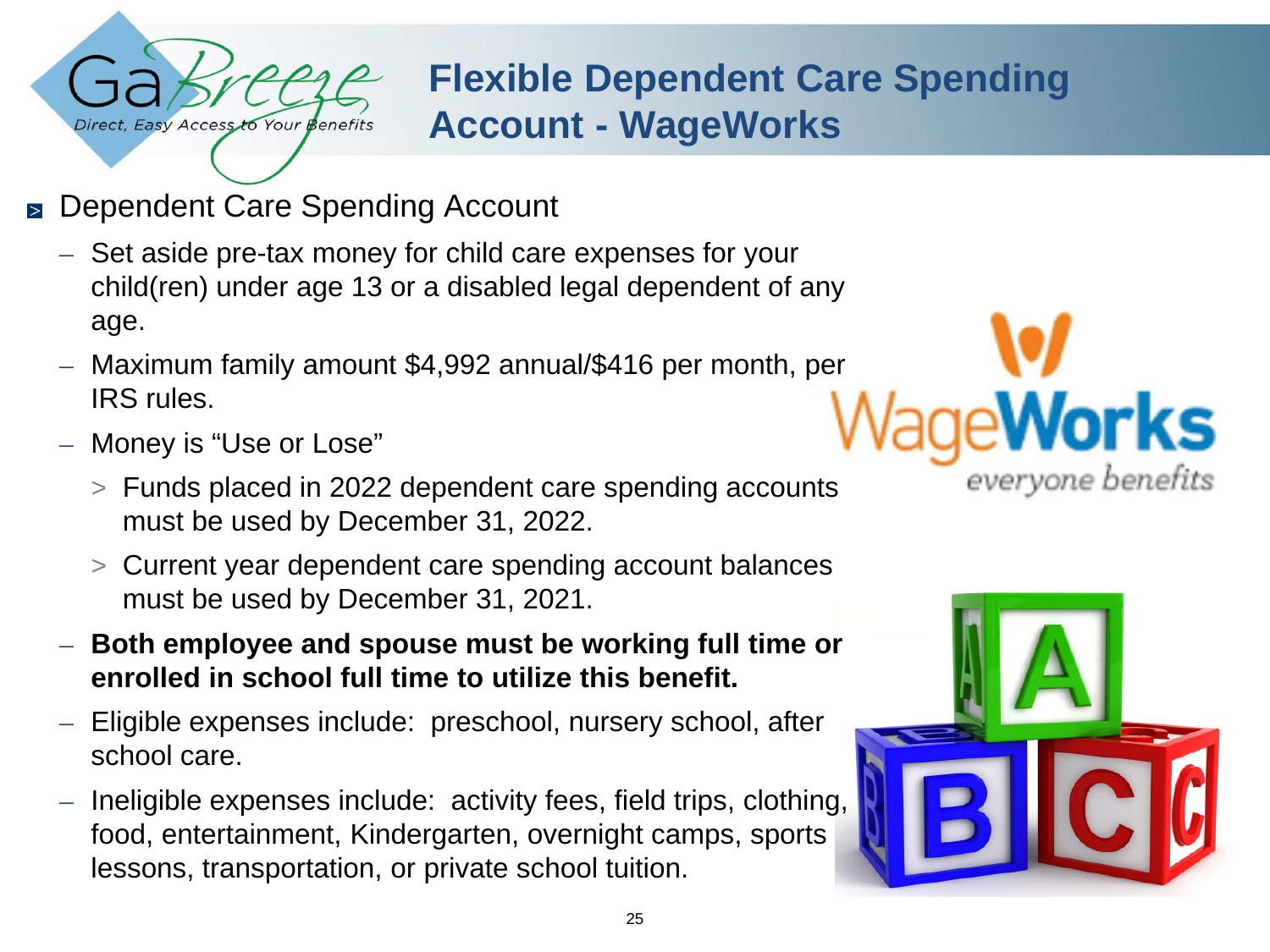

#### **Flexible Benefits Virtual Benefits Fair**

## www.team.ga.gov



#### **My Benefits**

#### **Benefit Fair**

The State of Georgia 2021 Flexible Benefits Open Enrollment and Virtual Benefits Fair for Plan \ 2022 is now live. Click the image below to enter the Virtual Benefits Fair with vendors!

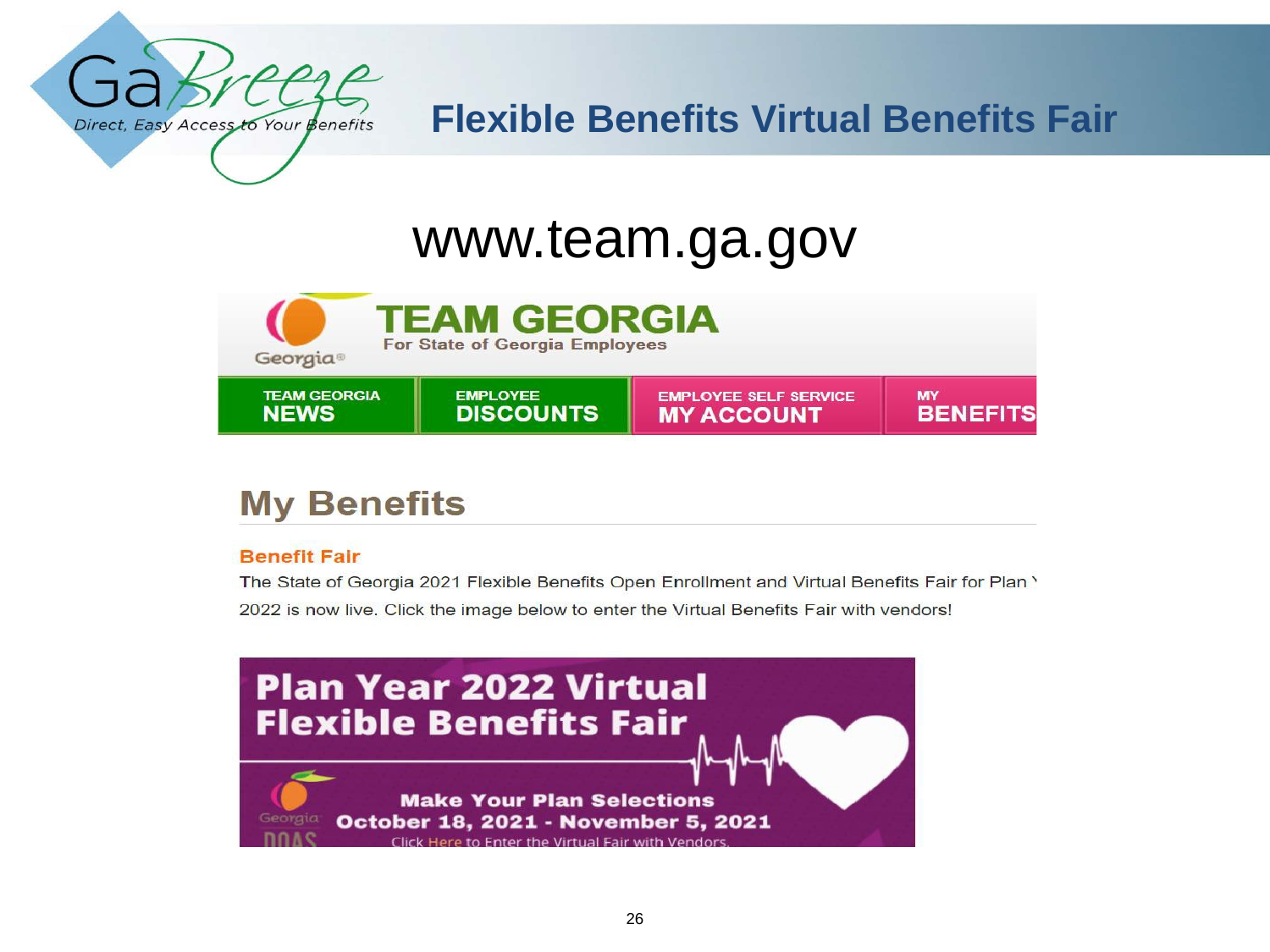

#### **Update Beneficiaries!**

Have you had changes to your family?

- Birth/Adoption
- **Marriage**
- **Divorce**
- Death

Don't forget to review your beneficiaries for:

- Life Insurance/Accidental Death & Dismemberment
- Retirement TRS or ERS
- Supplemental Retirement Savings: 401(k), 457, 403(b)
- Final Paycheck